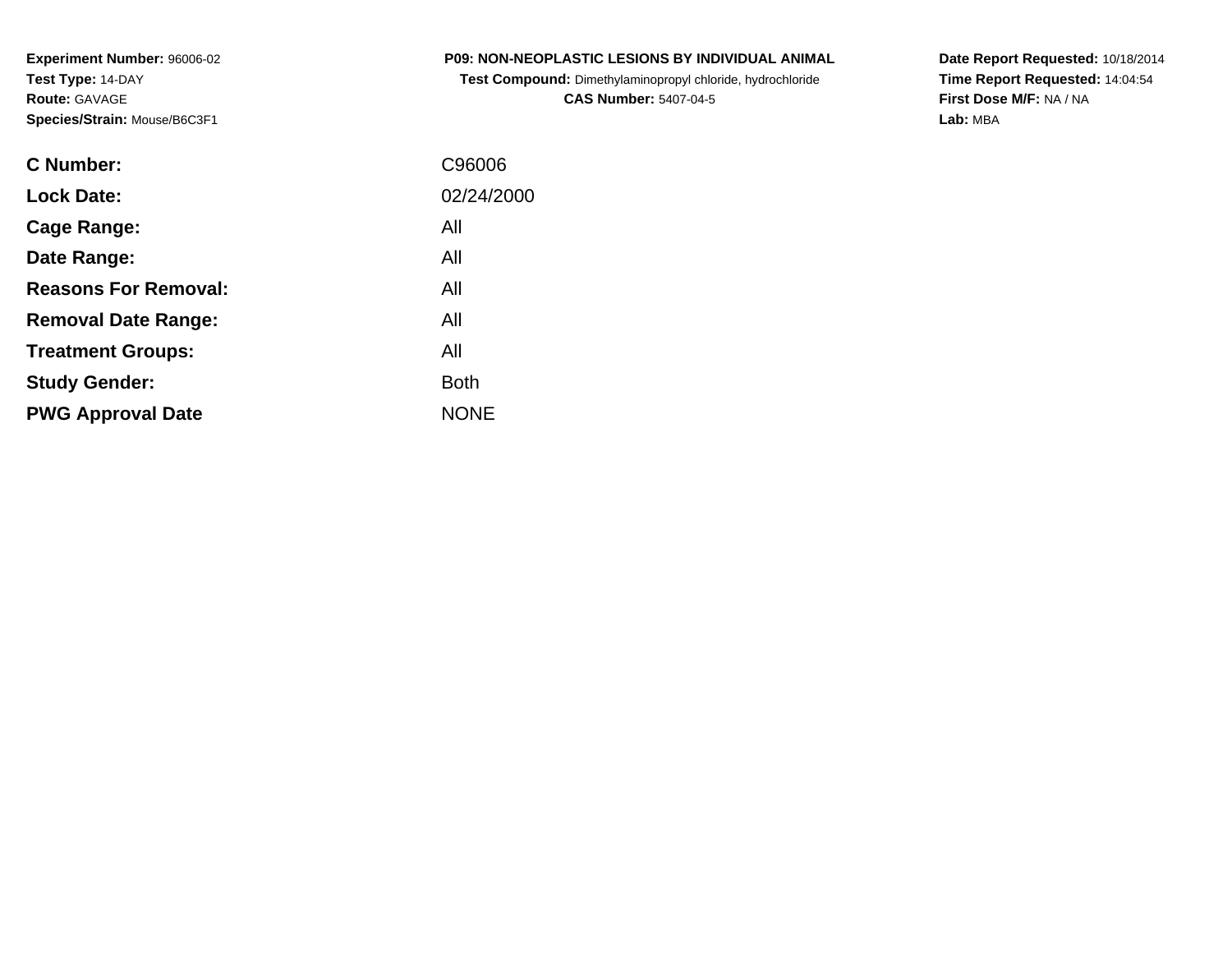| Experiment Number: 96006-02  |
|------------------------------|
| Test Type: 14-DAY            |
| <b>Route: GAVAGE</b>         |
| Species/Strain: Mouse/B6C3F1 |

**Test Compound:** Dimethylaminopropyl chloride, hydrochloride**CAS Number:** 5407-04-5

**Date Report Requested:** 10/18/2014**Time Report Requested:** 14:04:54**First Dose M/F:** NA / NA**Lab:** MBA

|  |  | DAY ON TEST |
|--|--|-------------|
|--|--|-------------|

# **B6C3F1 Mouse MaleVEHICLE CONTROL**

ANIMAL ID

\*TOTALS

**Alimentary System**

NONE

**Cardiovascular System**

NONE

**Endocrine System**

NONE

#### **General Body System**

NONE

#### **Genital System**

NONE

### **Hematopoietic System**

NONE

**Integumentary System**

NONE

### **Musculoskeletal System**

NONE

### **Nervous System**

NONE

\* ..Total animals with tissue examined microscopically; Total animals with lesion and mean severity grade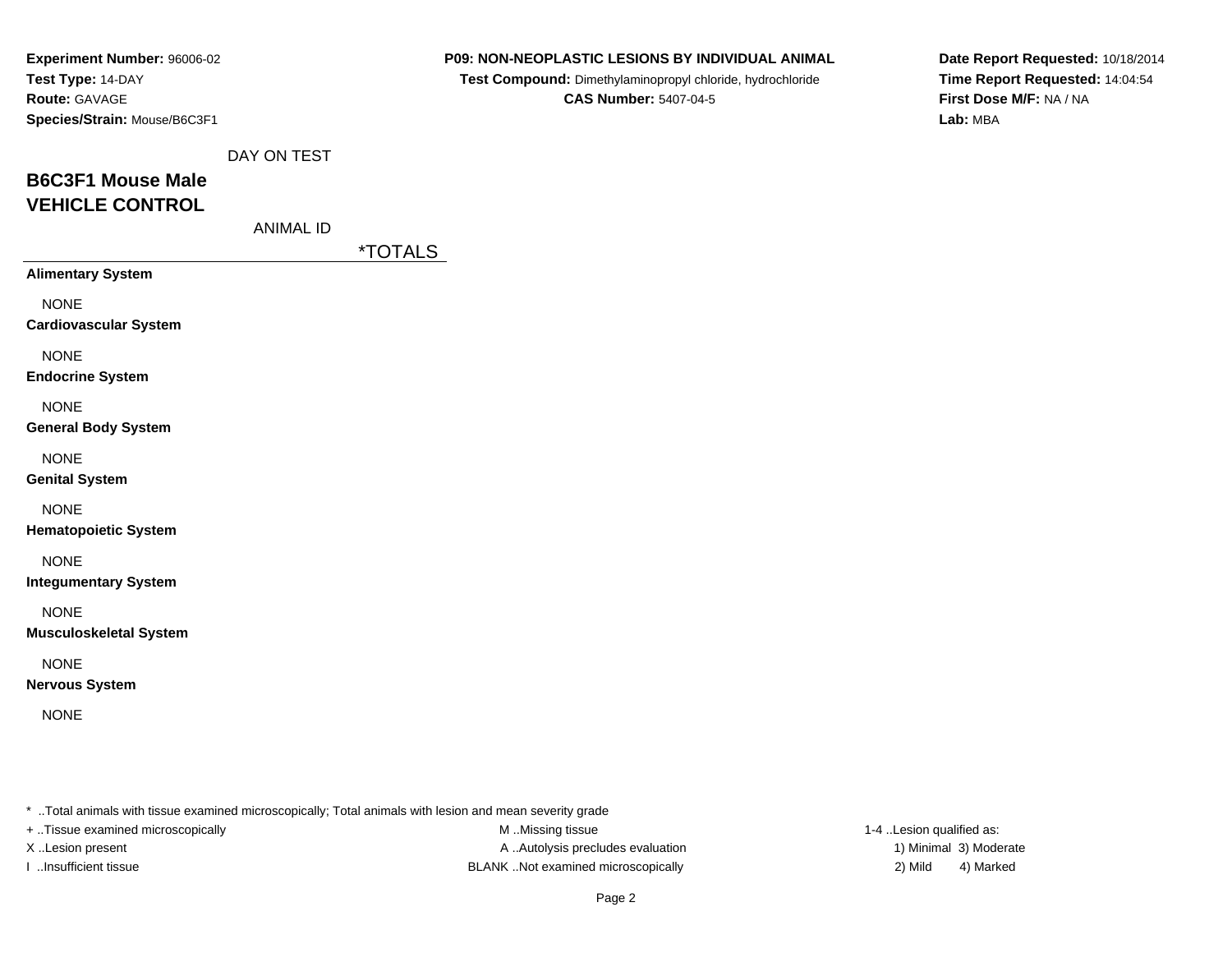### **P09: NON-NEOPLASTIC LESIONS BY INDIVIDUAL ANIMAL**

**Test Compound:** Dimethylaminopropyl chloride, hydrochloride**CAS Number:** 5407-04-5

**Date Report Requested:** 10/18/2014**Time Report Requested:** 14:04:54**First Dose M/F:** NA / NA**Lab:** MBA

DAY ON TEST

## **B6C3F1 Mouse MaleVEHICLE CONTROL**

ANIMAL ID

\*TOTALS

**Respiratory System**

NONE

**Special Senses System**

NONE

**Urinary System**

NONE

\* ..Total animals with tissue examined microscopically; Total animals with lesion and mean severity grade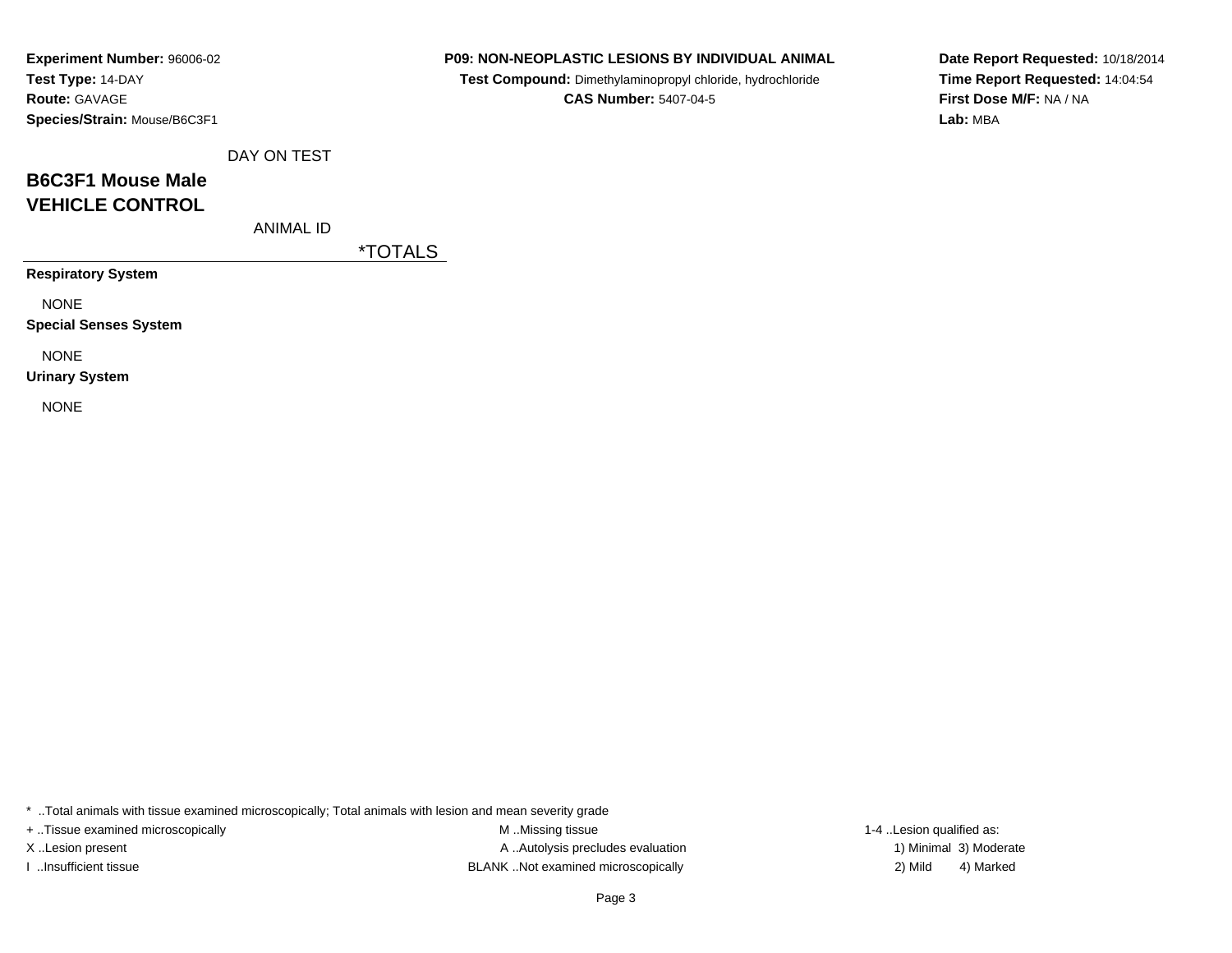| Experiment Number: 96006-02  |
|------------------------------|
| Test Type: 14-DAY            |
| <b>Route: GAVAGE</b>         |
| Species/Strain: Mouse/B6C3F1 |

**Test Compound:** Dimethylaminopropyl chloride, hydrochloride**CAS Number:** 5407-04-5

**Date Report Requested:** 10/18/2014**Time Report Requested:** 14:04:54**First Dose M/F:** NA / NA**Lab:** MBA

DAY ON TEST

# **B6C3F1 Mouse Male6.25 MG/KG**

ANIMAL ID

\*TOTALS

**Alimentary System**

NONE

**Cardiovascular System**

NONE

**Endocrine System**

NONE

### **General Body System**

NONE

**Genital System**

### NONE

**Hematopoietic System**

## NONE

**Integumentary System**

NONE

**Musculoskeletal System**

## NONE

**Nervous System**

NONE

\* ..Total animals with tissue examined microscopically; Total animals with lesion and mean severity grade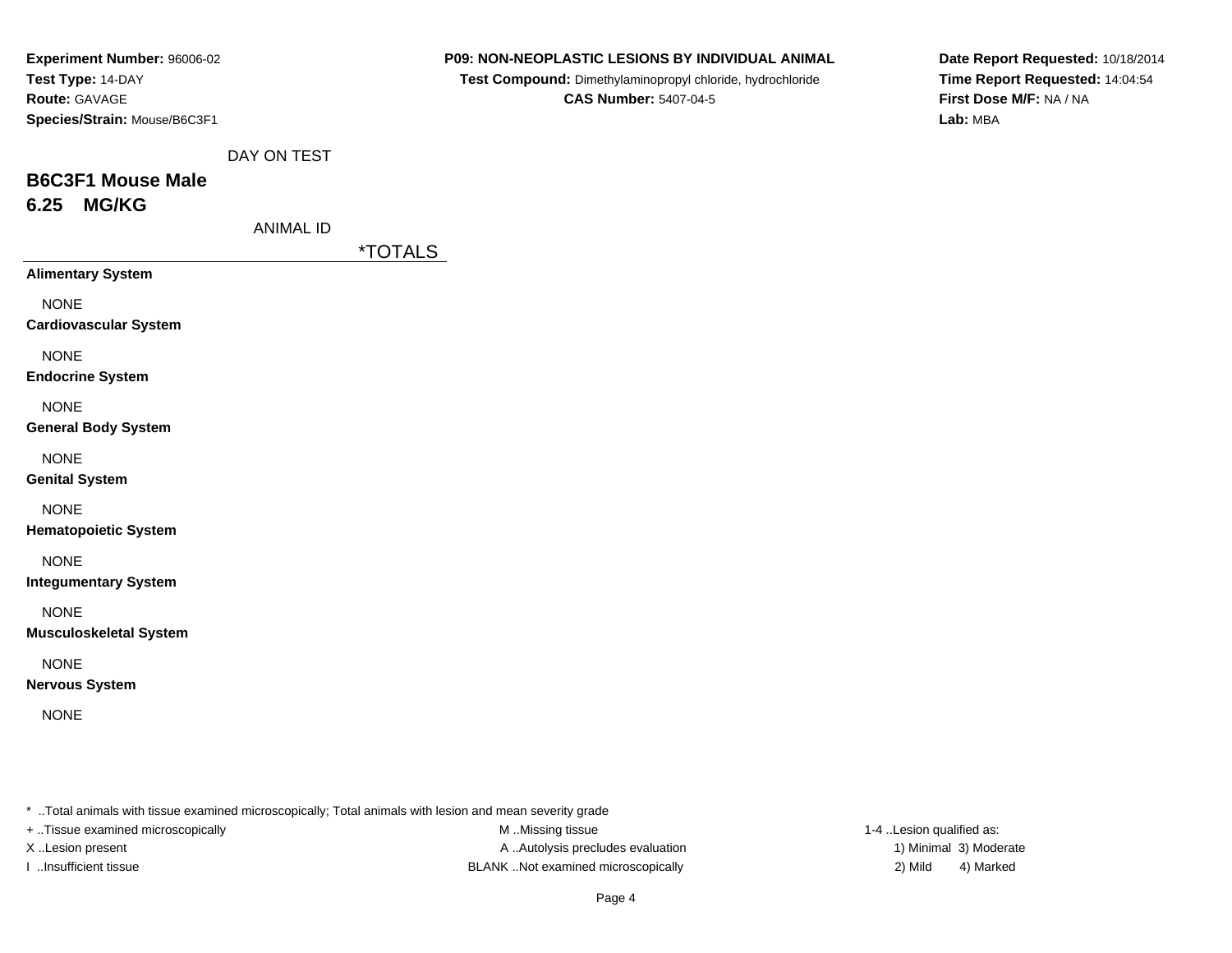## **P09: NON-NEOPLASTIC LESIONS BY INDIVIDUAL ANIMAL**

**Test Compound:** Dimethylaminopropyl chloride, hydrochloride**CAS Number:** 5407-04-5

**Date Report Requested:** 10/18/2014**Time Report Requested:** 14:04:54**First Dose M/F:** NA / NA**Lab:** MBA

DAY ON TEST

# **B6C3F1 Mouse Male6.25 MG/KG**

ANIMAL ID

\*TOTALS

**Respiratory System**

NONE

**Special Senses System**

NONE

**Urinary System**

NONE

\* ..Total animals with tissue examined microscopically; Total animals with lesion and mean severity grade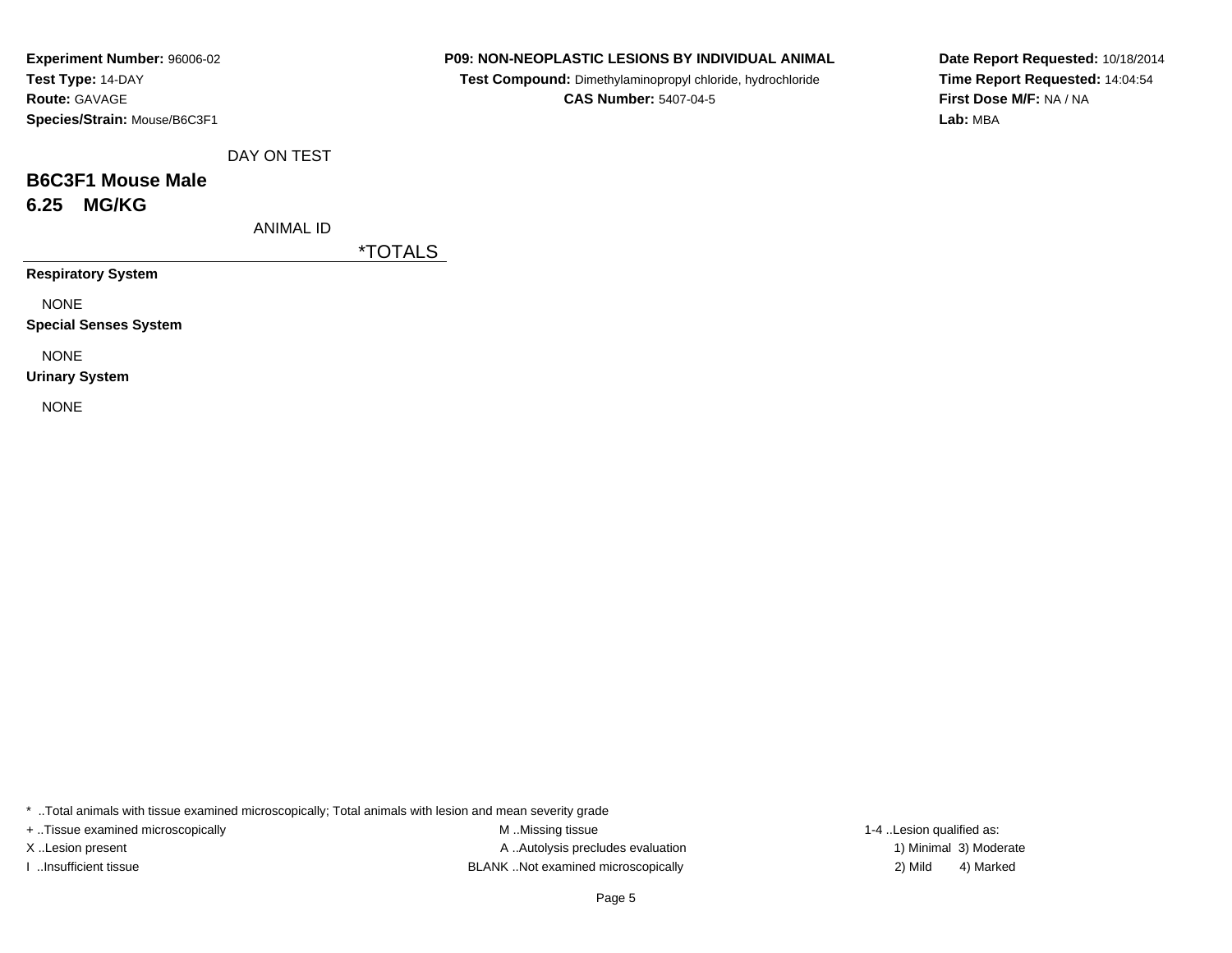| Experiment Number: 96006-02  |
|------------------------------|
| Test Type: 14-DAY            |
| <b>Route: GAVAGE</b>         |
| Species/Strain: Mouse/B6C3F1 |

**Test Compound:** Dimethylaminopropyl chloride, hydrochloride**CAS Number:** 5407-04-5

**Date Report Requested:** 10/18/2014**Time Report Requested:** 14:04:54**First Dose M/F:** NA / NA**Lab:** MBA

DAY ON TEST

## **B6C3F1 Mouse Male12.5 MG/KG**

ANIMAL ID

\*TOTALS

**Alimentary System**

NONE

**Cardiovascular System**

NONE

**Endocrine System**

NONE

## **General Body System**

NONE

**Genital System**

NONE

**Hematopoietic System**

NONE

**Integumentary System**

NONE

**Musculoskeletal System**

NONE

**Nervous System**

NONE

\* ..Total animals with tissue examined microscopically; Total animals with lesion and mean severity grade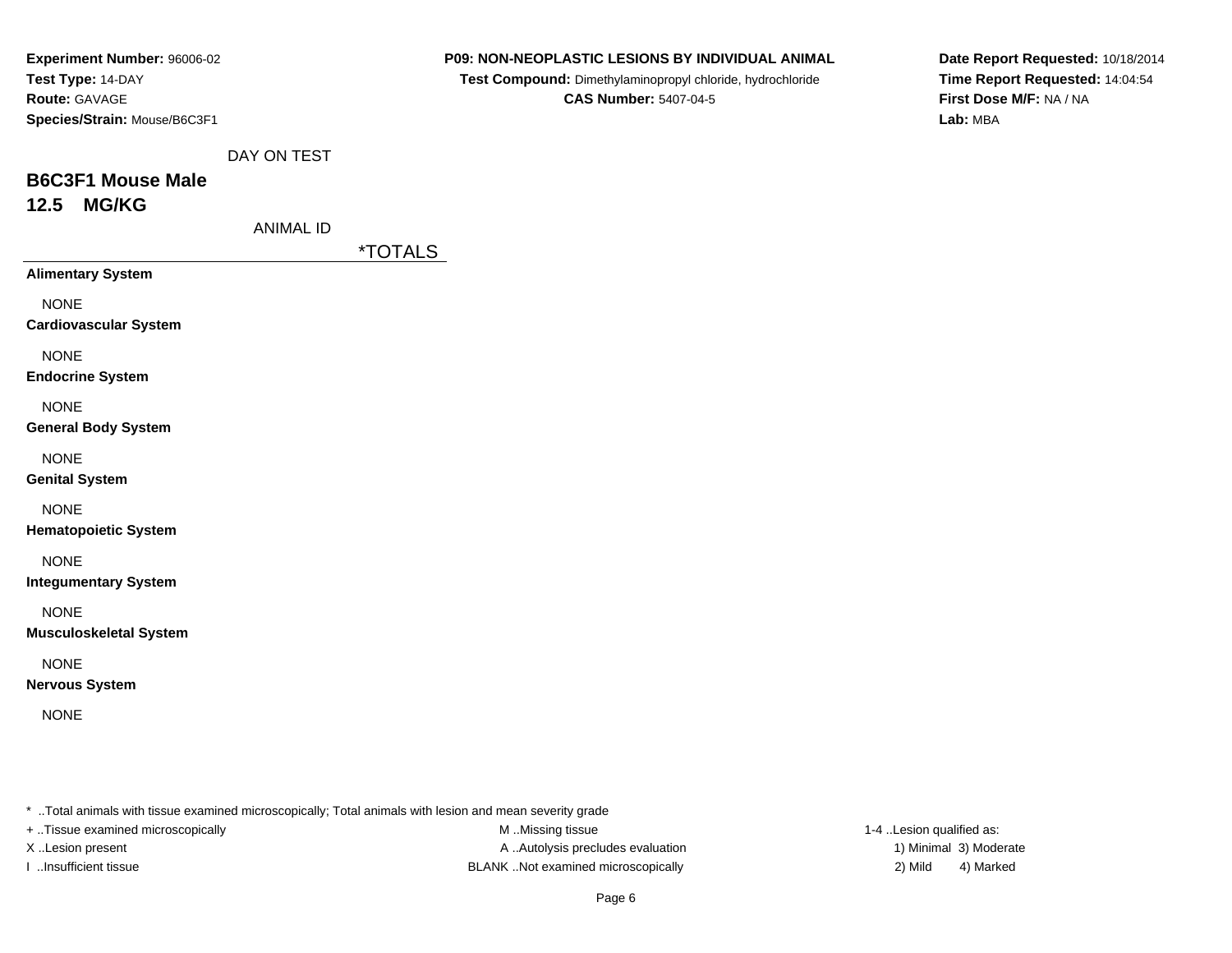## **P09: NON-NEOPLASTIC LESIONS BY INDIVIDUAL ANIMAL**

**Test Compound:** Dimethylaminopropyl chloride, hydrochloride**CAS Number:** 5407-04-5

**Date Report Requested:** 10/18/2014**Time Report Requested:** 14:04:54**First Dose M/F:** NA / NA**Lab:** MBA

DAY ON TEST

## **B6C3F1 Mouse Male12.5 MG/KG**

ANIMAL ID

\*TOTALS

**Respiratory System**

NONE

**Special Senses System**

NONE

**Urinary System**

NONE

\* ..Total animals with tissue examined microscopically; Total animals with lesion and mean severity grade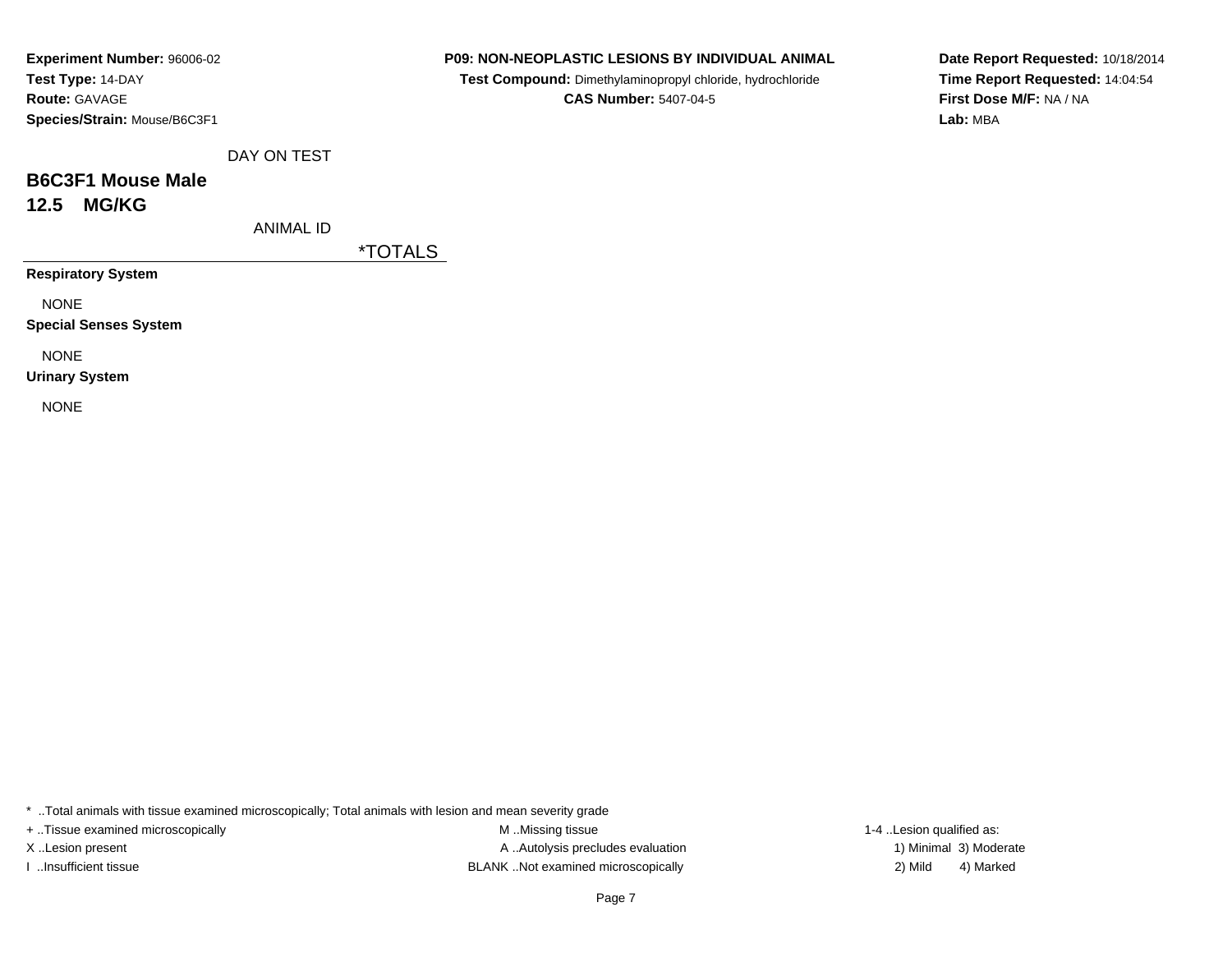| Experiment Number: 96006-02                                                                             |                  |                       | P09: NON-NEOPLASTIC LESIONS BY INDIVIDUAL ANIMAL           | Date Report Requested: 10/18/2014 |
|---------------------------------------------------------------------------------------------------------|------------------|-----------------------|------------------------------------------------------------|-----------------------------------|
| Test Type: 14-DAY                                                                                       |                  |                       | Test Compound: Dimethylaminopropyl chloride, hydrochloride | Time Report Requested: 14:04:54   |
| Route: GAVAGE                                                                                           |                  |                       | <b>CAS Number: 5407-04-5</b>                               | First Dose M/F: NA / NA           |
| Species/Strain: Mouse/B6C3F1                                                                            |                  |                       |                                                            | Lab: MBA                          |
|                                                                                                         | DAY ON TEST      |                       |                                                            |                                   |
| <b>B6C3F1 Mouse Male</b>                                                                                |                  |                       |                                                            |                                   |
| 25 MG/KG                                                                                                |                  |                       |                                                            |                                   |
|                                                                                                         | <b>ANIMAL ID</b> |                       |                                                            |                                   |
|                                                                                                         |                  | <i><b>*TOTALS</b></i> |                                                            |                                   |
| <b>Alimentary System</b>                                                                                |                  |                       |                                                            |                                   |
| <b>NONE</b>                                                                                             |                  |                       |                                                            |                                   |
| <b>Cardiovascular System</b>                                                                            |                  |                       |                                                            |                                   |
| <b>NONE</b>                                                                                             |                  |                       |                                                            |                                   |
| <b>Endocrine System</b>                                                                                 |                  |                       |                                                            |                                   |
| <b>NONE</b>                                                                                             |                  |                       |                                                            |                                   |
| <b>General Body System</b>                                                                              |                  |                       |                                                            |                                   |
| <b>NONE</b>                                                                                             |                  |                       |                                                            |                                   |
| <b>Genital System</b>                                                                                   |                  |                       |                                                            |                                   |
| <b>NONE</b>                                                                                             |                  |                       |                                                            |                                   |
| <b>Hematopoietic System</b>                                                                             |                  |                       |                                                            |                                   |
| <b>NONE</b>                                                                                             |                  |                       |                                                            |                                   |
| <b>Integumentary System</b>                                                                             |                  |                       |                                                            |                                   |
| <b>NONE</b>                                                                                             |                  |                       |                                                            |                                   |
| <b>Musculoskeletal System</b>                                                                           |                  |                       |                                                            |                                   |
| <b>NONE</b>                                                                                             |                  |                       |                                                            |                                   |
| <b>Nervous System</b>                                                                                   |                  |                       |                                                            |                                   |
| <b>NONE</b>                                                                                             |                  |                       |                                                            |                                   |
|                                                                                                         |                  |                       |                                                            |                                   |
|                                                                                                         |                  |                       |                                                            |                                   |
| * Total animals with tissue examined microscopically; Total animals with lesion and mean severity grade |                  |                       |                                                            |                                   |
| + Tissue examined microscopically                                                                       |                  |                       | M Missing tissue                                           | 1-4 Lesion qualified as:          |
| X Lesion present                                                                                        |                  |                       | A  Autolysis precludes evaluation                          | 1) Minimal 3) Moderate            |

I ..Insufficient tissue BLANK ..Not examined microscopically 2) Mild 4) Marked

Page 8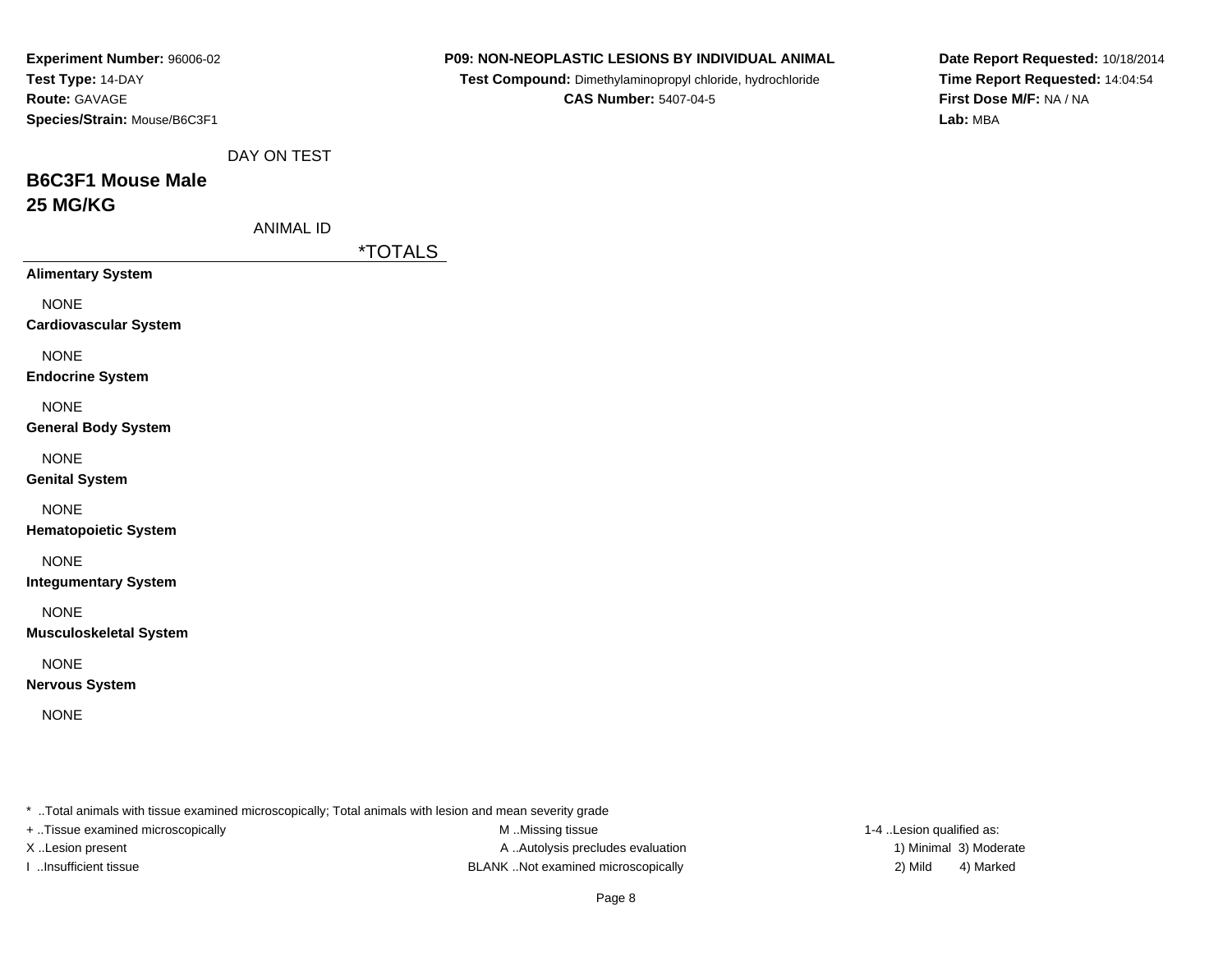| Experiment Number: 96006-02  |
|------------------------------|
| Test Type: 14-DAY            |
| <b>Route: GAVAGE</b>         |
| Species/Strain: Mouse/B6C3F1 |

**Test Compound:** Dimethylaminopropyl chloride, hydrochloride**CAS Number:** 5407-04-5

**Date Report Requested:** 10/18/2014**Time Report Requested:** 14:04:54**First Dose M/F:** NA / NA**Lab:** MBA

DAY ON TEST

## **B6C3F1 Mouse Male25 MG/KG**

ANIMAL ID

\*TOTALS

**Respiratory System**

NONE

**Special Senses System**

NONE

**Urinary System**

NONE

\* ..Total animals with tissue examined microscopically; Total animals with lesion and mean severity grade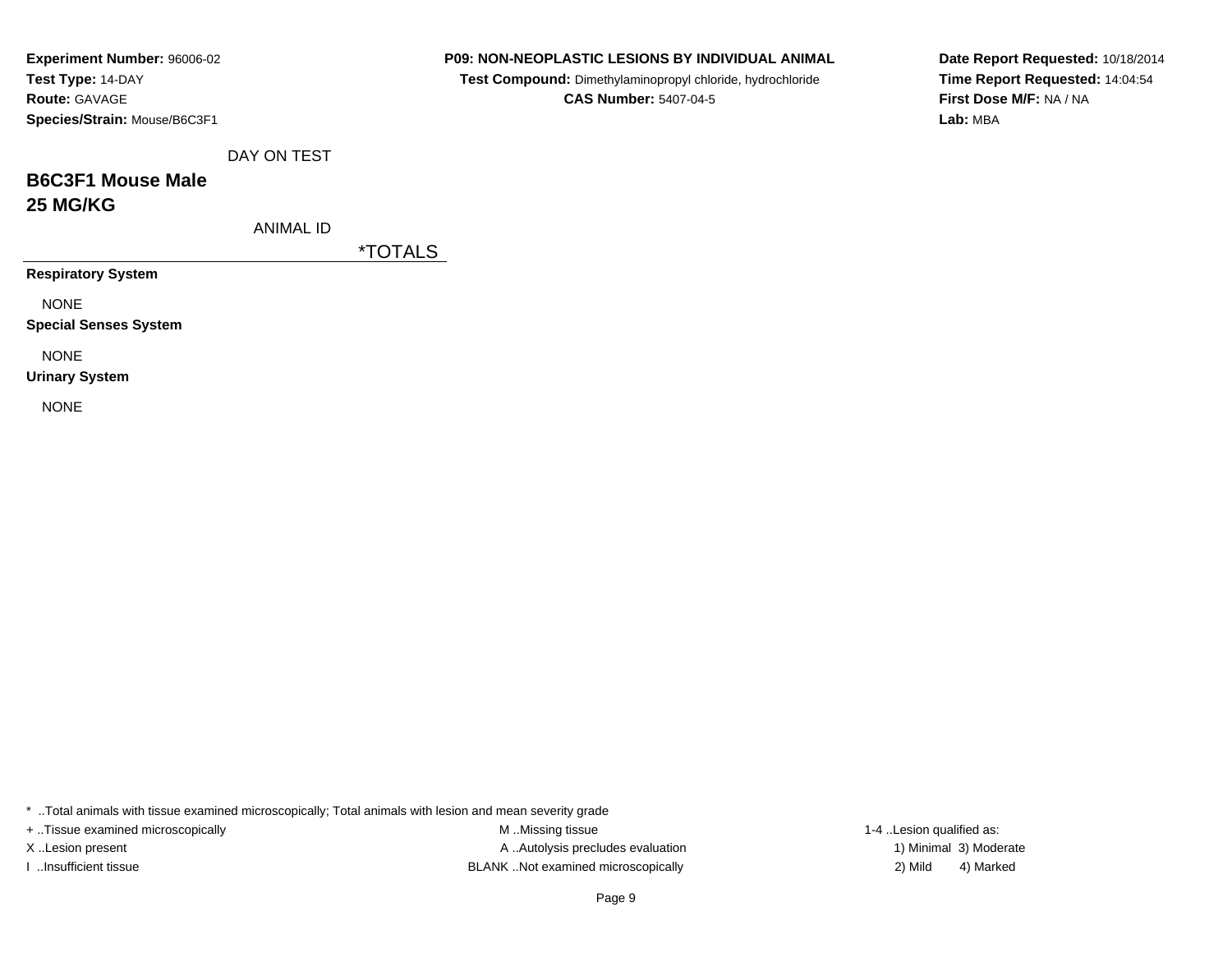| Experiment Number: 96006-02<br>Test Type: 14-DAY<br>Route: GAVAGE<br>Species/Strain: Mouse/B6C3F1       |                  |                       | P09: NON-NEOPLASTIC LESIONS BY INDIVIDUAL ANIMAL<br>Test Compound: Dimethylaminopropyl chloride, hydrochloride<br><b>CAS Number: 5407-04-5</b> |                          | Date Report Requested: 10/18/2014<br>Time Report Requested: 14:04:54<br>First Dose M/F: NA / NA<br>Lab: MBA |
|---------------------------------------------------------------------------------------------------------|------------------|-----------------------|------------------------------------------------------------------------------------------------------------------------------------------------|--------------------------|-------------------------------------------------------------------------------------------------------------|
|                                                                                                         | DAY ON TEST      |                       |                                                                                                                                                |                          |                                                                                                             |
| <b>B6C3F1 Mouse Male</b>                                                                                |                  |                       |                                                                                                                                                |                          |                                                                                                             |
| <b>50 MG/KG</b>                                                                                         |                  |                       |                                                                                                                                                |                          |                                                                                                             |
|                                                                                                         | <b>ANIMAL ID</b> | <i><b>*TOTALS</b></i> |                                                                                                                                                |                          |                                                                                                             |
| <b>Alimentary System</b>                                                                                |                  |                       |                                                                                                                                                |                          |                                                                                                             |
| <b>NONE</b><br><b>Cardiovascular System</b>                                                             |                  |                       |                                                                                                                                                |                          |                                                                                                             |
| <b>NONE</b><br><b>Endocrine System</b>                                                                  |                  |                       |                                                                                                                                                |                          |                                                                                                             |
| <b>NONE</b><br><b>General Body System</b>                                                               |                  |                       |                                                                                                                                                |                          |                                                                                                             |
| <b>NONE</b><br><b>Genital System</b>                                                                    |                  |                       |                                                                                                                                                |                          |                                                                                                             |
| <b>NONE</b><br><b>Hematopoietic System</b>                                                              |                  |                       |                                                                                                                                                |                          |                                                                                                             |
| <b>NONE</b><br><b>Integumentary System</b>                                                              |                  |                       |                                                                                                                                                |                          |                                                                                                             |
| <b>NONE</b><br><b>Musculoskeletal System</b>                                                            |                  |                       |                                                                                                                                                |                          |                                                                                                             |
| <b>NONE</b><br><b>Nervous System</b>                                                                    |                  |                       |                                                                                                                                                |                          |                                                                                                             |
| <b>NONE</b>                                                                                             |                  |                       |                                                                                                                                                |                          |                                                                                                             |
| * Total animals with tissue examined microscopically; Total animals with lesion and mean severity grade |                  |                       |                                                                                                                                                |                          |                                                                                                             |
| + Tissue examined microscopically                                                                       |                  |                       | M Missing tissue                                                                                                                               | 1-4 Lesion qualified as: |                                                                                                             |
| X Lesion present                                                                                        |                  |                       | A  Autolysis precludes evaluation                                                                                                              |                          | 1) Minimal 3) Moderate                                                                                      |

I ..Insufficient tissue BLANK ..Not examined microscopically 2) Mild 4) Marked

Page 10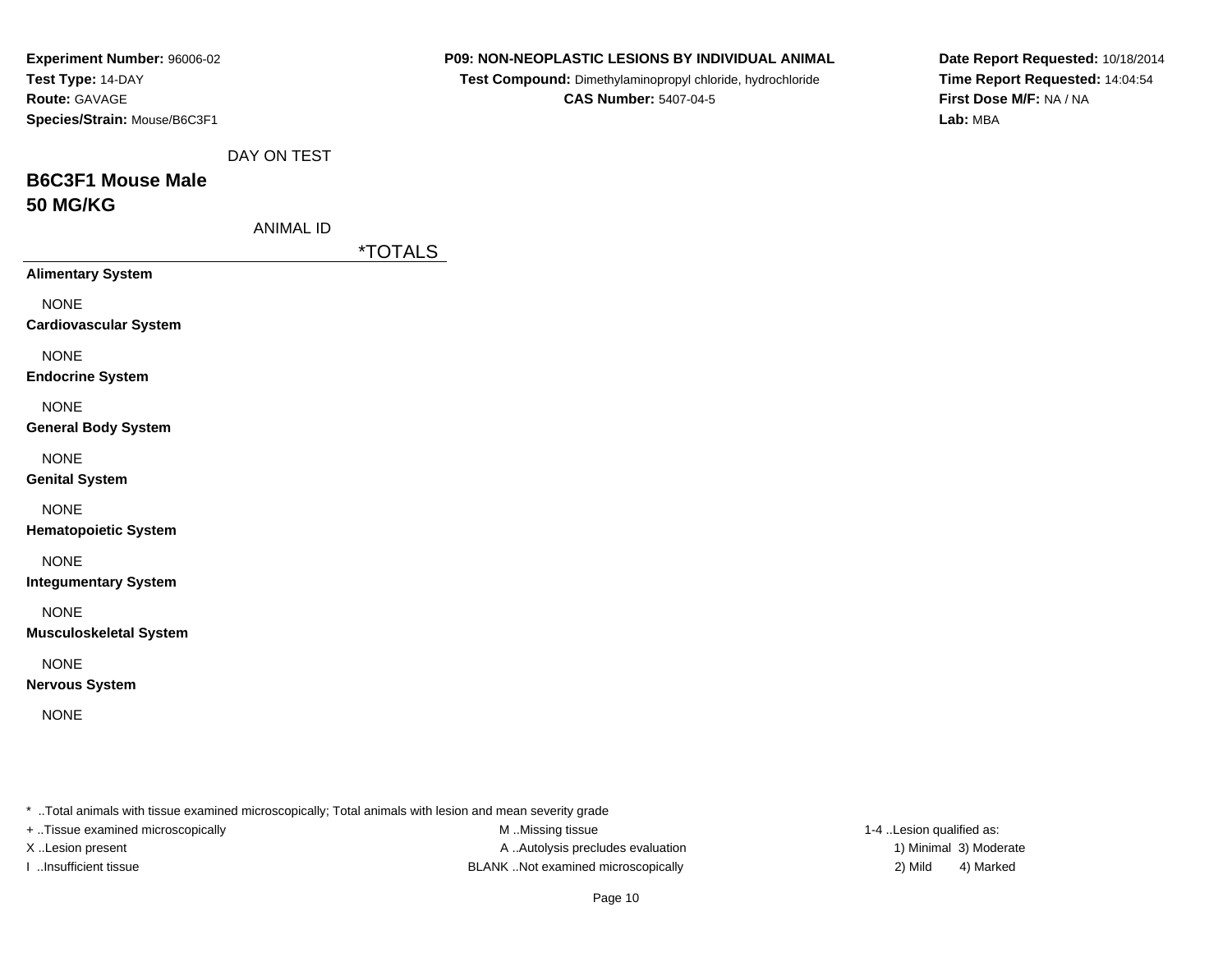| <b>Experiment Number: 96006-02</b> |
|------------------------------------|
| Test Type: 14-DAY                  |
| <b>Route: GAVAGE</b>               |
| Species/Strain: Mouse/B6C3F1       |

**Test Compound:** Dimethylaminopropyl chloride, hydrochloride**CAS Number:** 5407-04-5

**Date Report Requested:** 10/18/2014**Time Report Requested:** 14:04:54**First Dose M/F:** NA / NA**Lab:** MBA

DAY ON TEST

## **B6C3F1 Mouse Male50 MG/KG**

ANIMAL ID

\*TOTALS

**Respiratory System**

NONE

**Special Senses System**

NONE

**Urinary System**

NONE

\* ..Total animals with tissue examined microscopically; Total animals with lesion and mean severity grade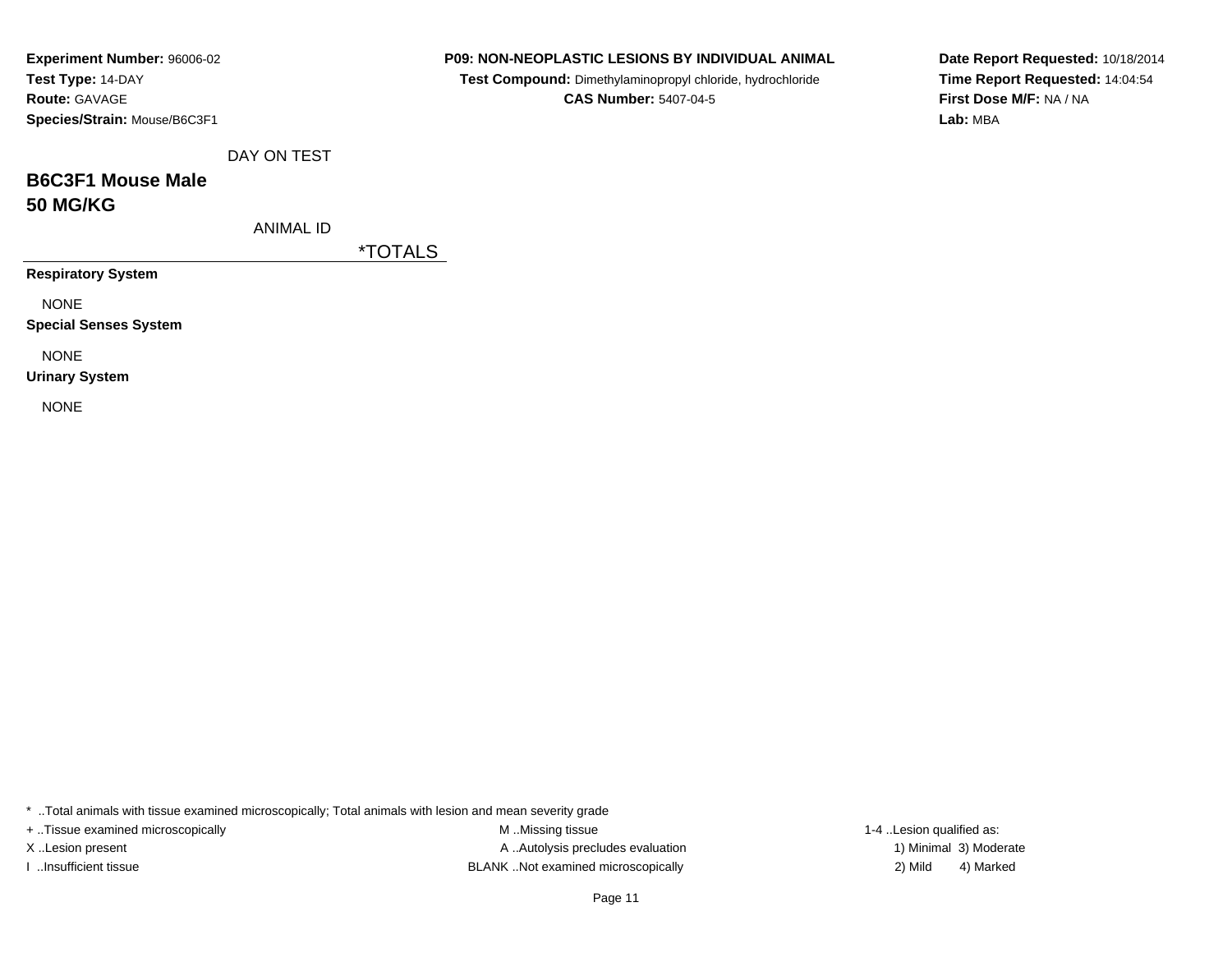## **P09: NON-NEOPLASTIC LESIONS BY INDIVIDUAL ANIMAL**

**Test Compound:** Dimethylaminopropyl chloride, hydrochloride

**CAS Number:** 5407-04-5

**Date Report Requested:** 10/18/2014**Time Report Requested:** 14:04:54**First Dose M/F:** NA / NA**Lab:** MBA

| <b>B6C3F1 Mouse Male</b><br><b>MG/KG</b><br>100 | DAY ON TEST      | $\boldsymbol{\theta}$<br>0<br>1<br>7         | 0<br>$\boldsymbol{\theta}$<br>$\boldsymbol{l}$<br>$\boldsymbol{7}$ | 0<br>$\boldsymbol{\theta}$<br>$\boldsymbol{l}$<br>$\overline{7}$ | 0<br>0<br>1<br>$\overline{7}$                          | 0<br>0<br>1<br>7                       |                       |
|-------------------------------------------------|------------------|----------------------------------------------|--------------------------------------------------------------------|------------------------------------------------------------------|--------------------------------------------------------|----------------------------------------|-----------------------|
|                                                 | <b>ANIMAL ID</b> | $\mathbf 0$<br>0<br>0<br>$\overline{c}$<br>6 | $\mathbf 0$<br>0<br>$\mathbf 0$<br>$\frac{2}{7}$                   | 0<br>0<br>$\mathbf 0$<br>$\frac{2}{8}$                           | $\mathbf 0$<br>0<br>$\mathsf 0$<br>$\overline{c}$<br>9 | $\mathbf 0$<br>0<br>0<br>3<br>$\Omega$ | <i><b>*TOTALS</b></i> |
| <b>Alimentary System</b>                        |                  |                                              |                                                                    |                                                                  |                                                        |                                        |                       |
| <b>NONE</b><br><b>Cardiovascular System</b>     |                  |                                              |                                                                    |                                                                  |                                                        |                                        |                       |
| <b>NONE</b><br><b>Endocrine System</b>          |                  |                                              |                                                                    |                                                                  |                                                        |                                        |                       |
| <b>NONE</b><br><b>General Body System</b>       |                  |                                              |                                                                    |                                                                  |                                                        |                                        |                       |
| <b>NONE</b><br><b>Genital System</b>            |                  |                                              |                                                                    |                                                                  |                                                        |                                        |                       |
| <b>Seminal Vesicle</b><br><b>Dilatation</b>     |                  |                                              |                                                                    |                                                                  |                                                        | $\ddot{}$<br>$\overline{2}$            | 1<br>2.0<br>1         |
| <b>Hematopoietic System</b>                     |                  |                                              |                                                                    |                                                                  |                                                        |                                        |                       |
| <b>NONE</b><br><b>Integumentary System</b>      |                  |                                              |                                                                    |                                                                  |                                                        |                                        |                       |
| <b>NONE</b><br><b>Musculoskeletal System</b>    |                  |                                              |                                                                    |                                                                  |                                                        |                                        |                       |
| <b>NONE</b><br><b>Nervous System</b>            |                  |                                              |                                                                    |                                                                  |                                                        |                                        |                       |
|                                                 |                  |                                              |                                                                    |                                                                  |                                                        |                                        |                       |
|                                                 |                  |                                              |                                                                    |                                                                  |                                                        |                                        |                       |

\* ..Total animals with tissue examined microscopically; Total animals with lesion and mean severity grade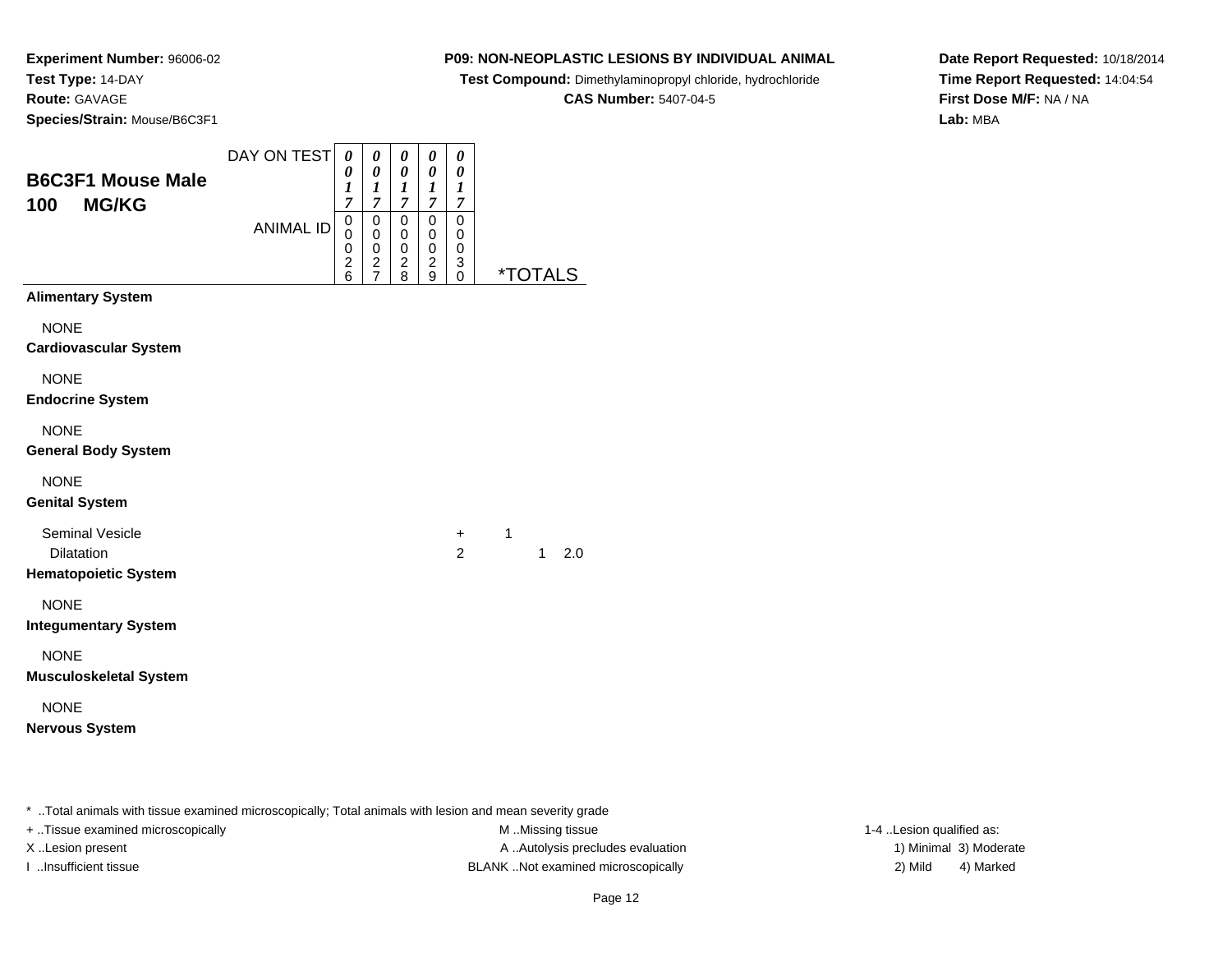### **P09: NON-NEOPLASTIC LESIONS BY INDIVIDUAL ANIMAL**

**Test Compound:** Dimethylaminopropyl chloride, hydrochloride

**CAS Number:** 5407-04-5

**Date Report Requested:** 10/18/2014**Time Report Requested:** 14:04:54**First Dose M/F:** NA / NA**Lab:** MBA

NONE

**Respiratory System**

NONE

**Special Senses System**

NONE

**Urinary System**

NONE

\*\*\*END OF MALE DATA\*\*\*

 $\overline{\phantom{0}}$ 

\* ..Total animals with tissue examined microscopically; Total animals with lesion and mean severity grade

+ ..Tissue examined microscopically examined microscopically examined as:  $M$  ..Missing tissue 1-4 ..Lesion qualified as:

X..Lesion present **A ..Autolysis precludes evaluation** A ..Autolysis precludes evaluation 1) Minimal 3) Moderate I ..Insufficient tissue BLANK ..Not examined microscopically 2) Mild 4) Marked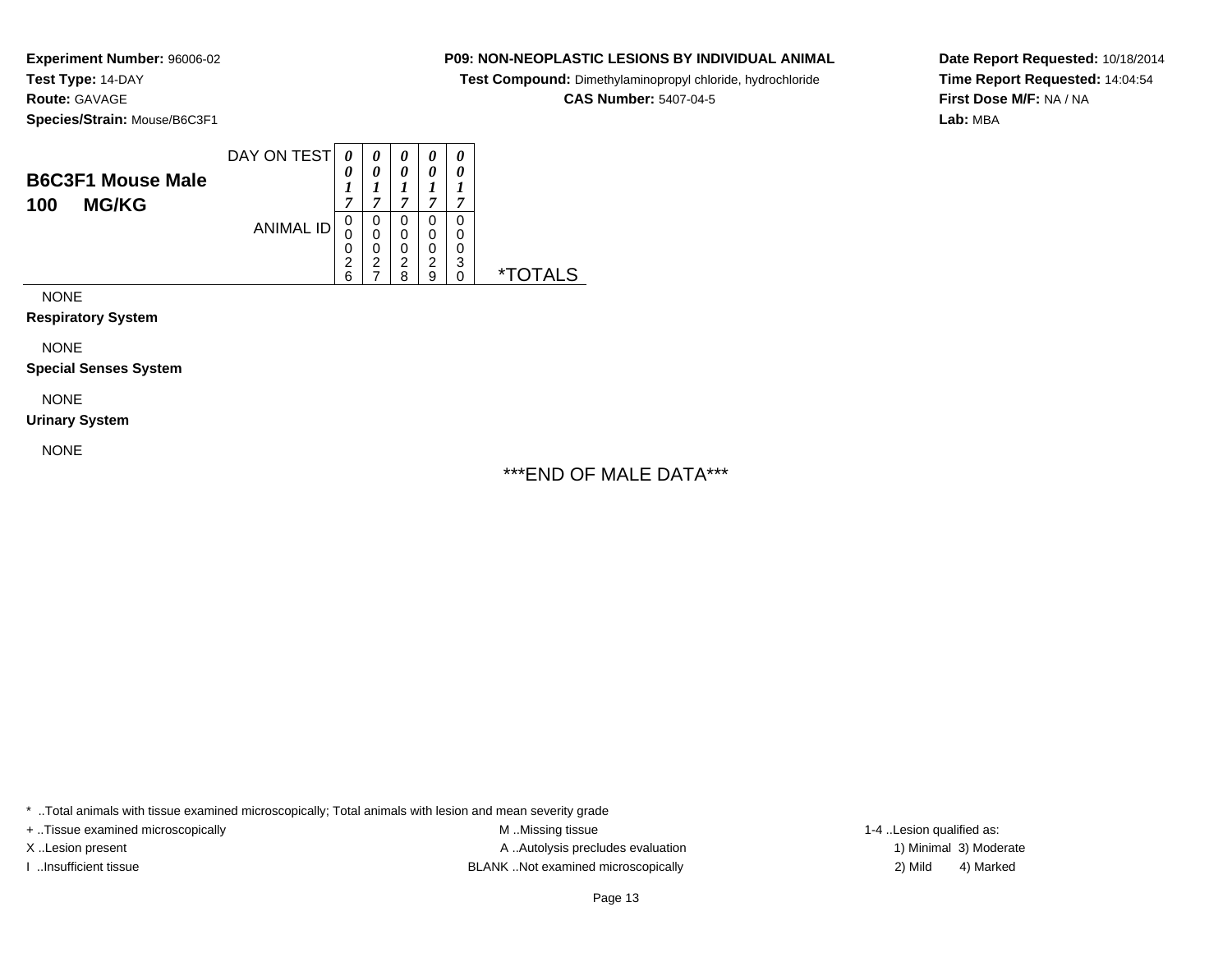| <b>Experiment Number: 96006-02</b> |
|------------------------------------|
| Test Type: 14-DAY                  |
| <b>Route: GAVAGE</b>               |
| Species/Strain: Mouse/B6C3F1       |

**Test Compound:** Dimethylaminopropyl chloride, hydrochloride**CAS Number:** 5407-04-5

**Date Report Requested:** 10/18/2014**Time Report Requested:** 14:04:54**First Dose M/F:** NA / NA**Lab:** MBA

DAY ON TEST

# **B6C3F1 Mouse FemaleVEHICLE CONTROL**

ANIMAL ID

\*TOTALS

**Alimentary System**

NONE

**Cardiovascular System**

NONE

**Endocrine System**

NONE

#### **General Body System**

NONE

#### **Genital System**

NONE

### **Hematopoietic System**

NONE

**Integumentary System**

NONE

### **Musculoskeletal System**

NONE

### **Nervous System**

NONE

\* ..Total animals with tissue examined microscopically; Total animals with lesion and mean severity grade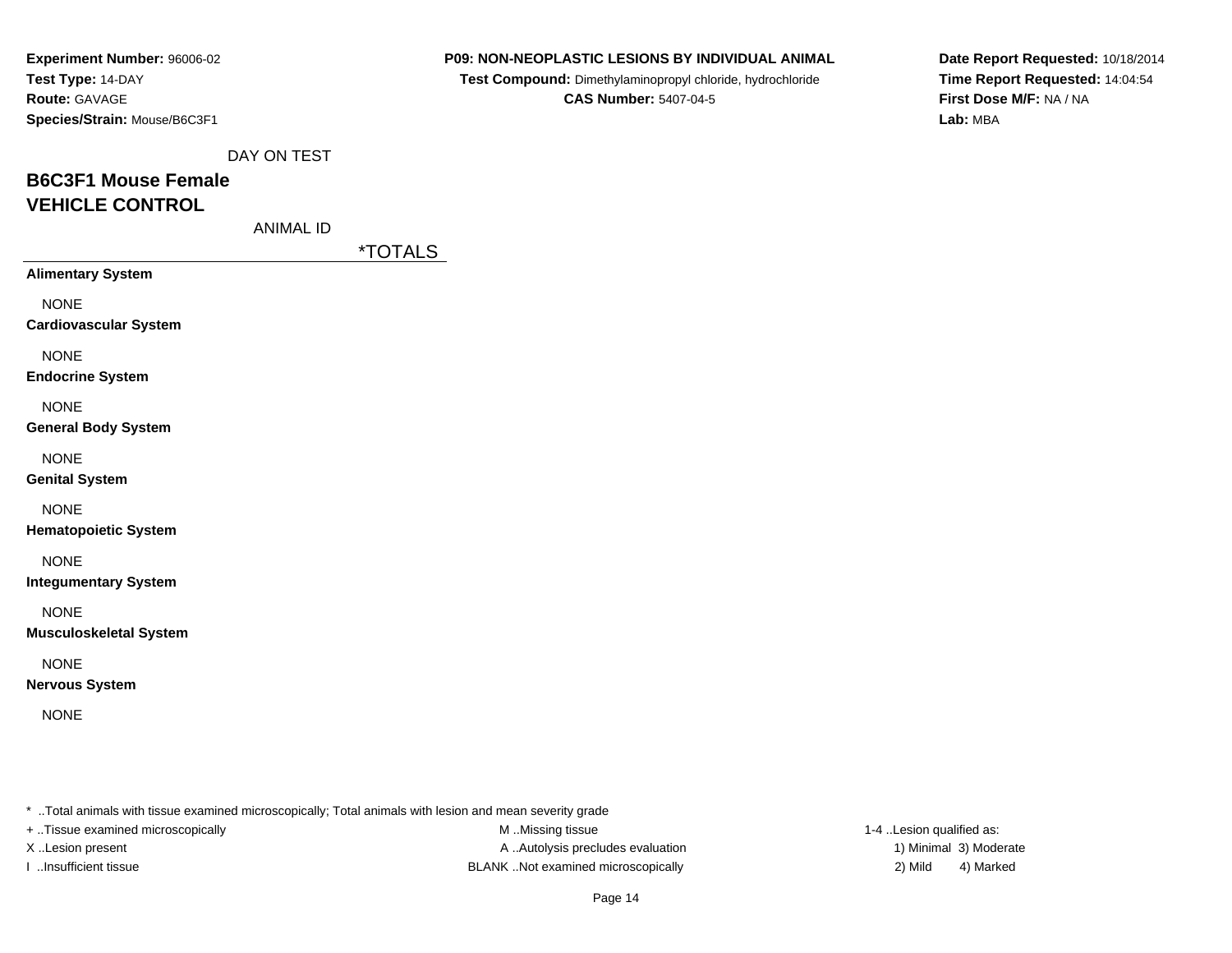## **P09: NON-NEOPLASTIC LESIONS BY INDIVIDUAL ANIMAL**

**Test Compound:** Dimethylaminopropyl chloride, hydrochloride**CAS Number:** 5407-04-5

**Date Report Requested:** 10/18/2014**Time Report Requested:** 14:04:54**First Dose M/F:** NA / NA**Lab:** MBA

DAY ON TEST

# **B6C3F1 Mouse FemaleVEHICLE CONTROL**

ANIMAL ID

\*TOTALS

**Respiratory System**

NONE

**Special Senses System**

NONE

**Urinary System**

NONE

\* ..Total animals with tissue examined microscopically; Total animals with lesion and mean severity grade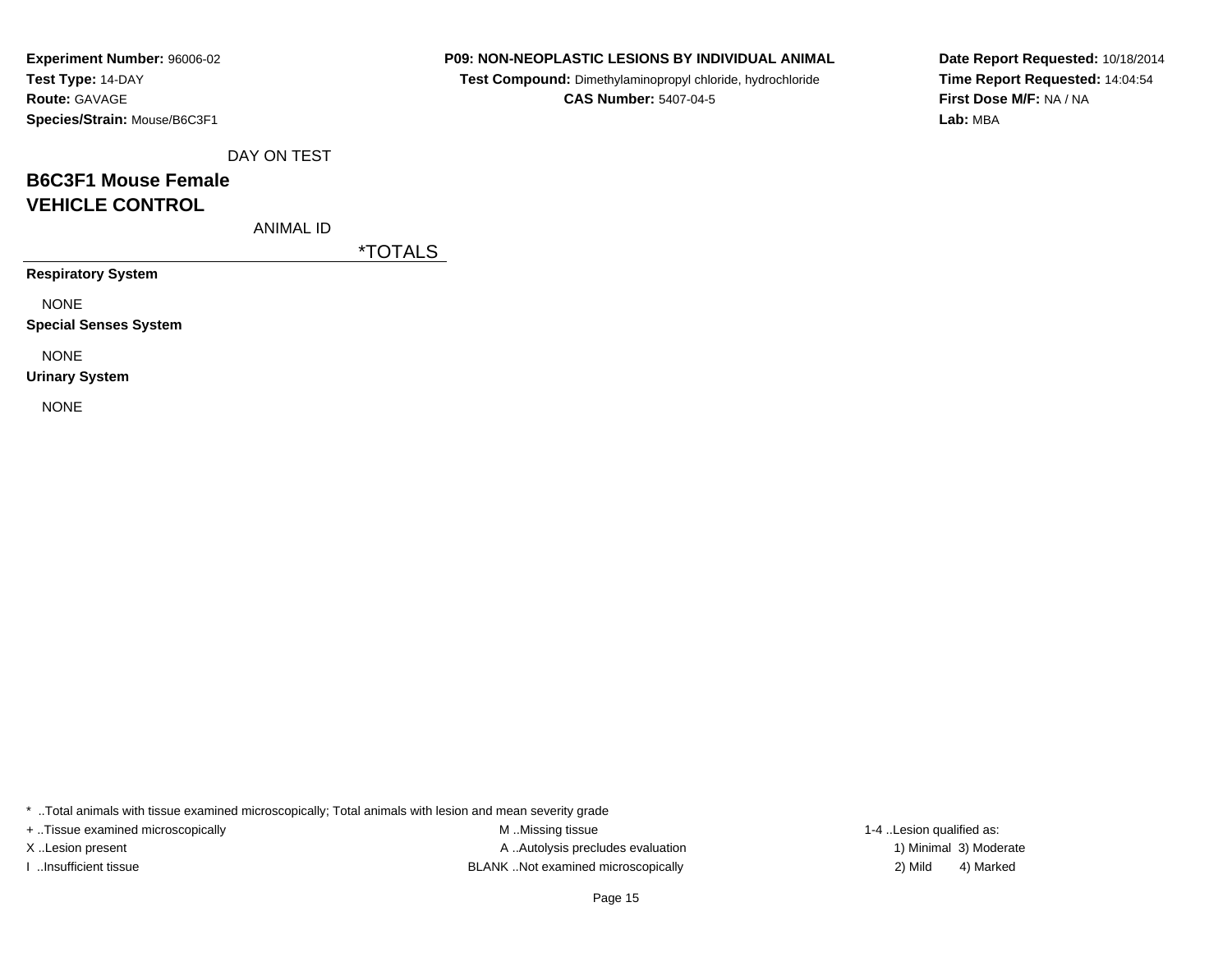| <b>Experiment Number: 96006-02</b> |
|------------------------------------|
| Test Type: 14-DAY                  |
| <b>Route: GAVAGE</b>               |
| Species/Strain: Mouse/B6C3F1       |

**Test Compound:** Dimethylaminopropyl chloride, hydrochloride**CAS Number:** 5407-04-5

**Date Report Requested:** 10/18/2014**Time Report Requested:** 14:04:54**First Dose M/F:** NA / NA**Lab:** MBA

DAY ON TEST

# **B6C3F1 Mouse Female6.25 MG/KG**

ANIMAL ID

\*TOTALS

**Alimentary System**

NONE

**Cardiovascular System**

NONE

**Endocrine System**

NONE

### **General Body System**

NONE

**Genital System**

NONE

**Hematopoietic System**

NONE

**Integumentary System**

NONE

**Musculoskeletal System**

NONE

**Nervous System**

NONE

\* ..Total animals with tissue examined microscopically; Total animals with lesion and mean severity grade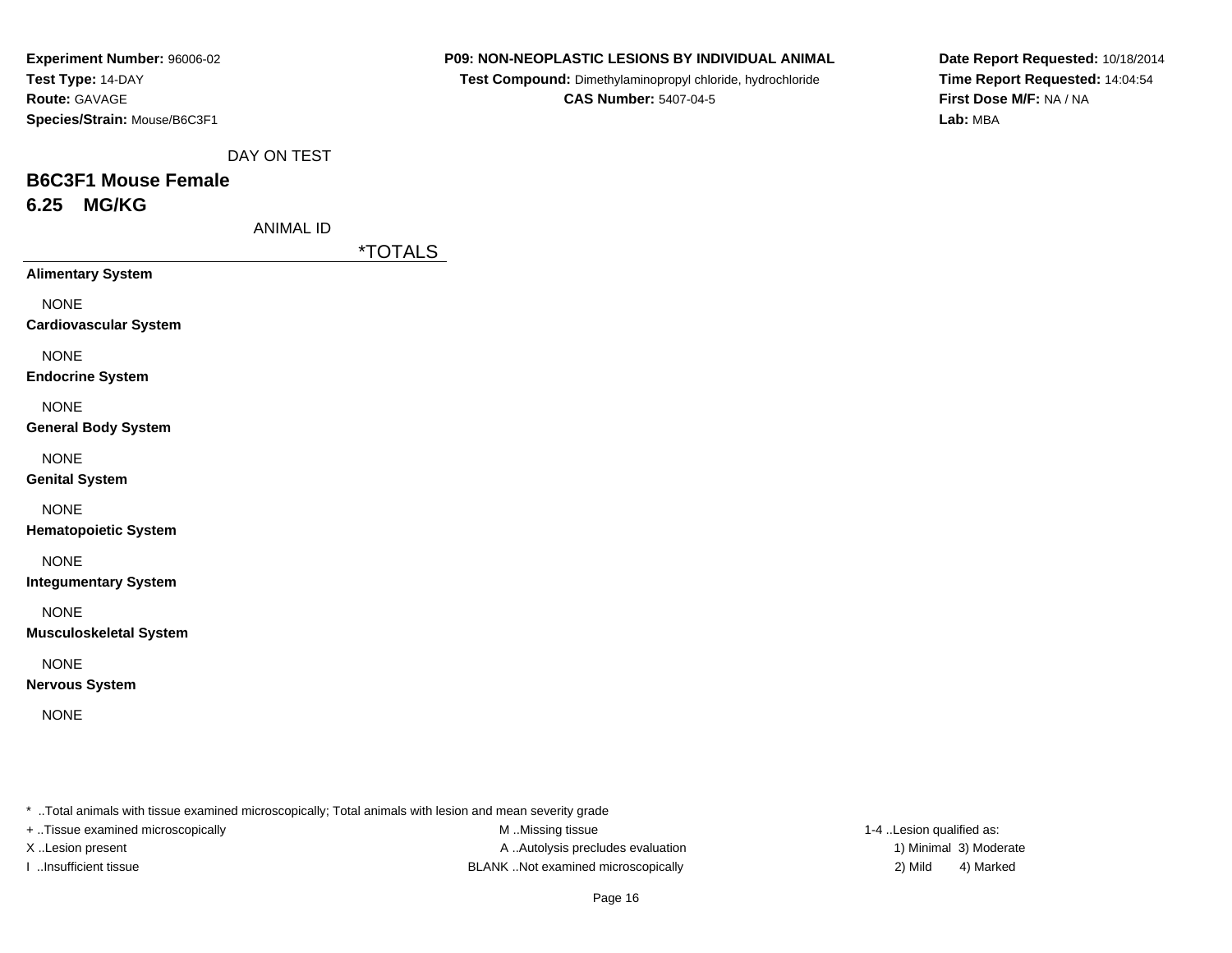## **P09: NON-NEOPLASTIC LESIONS BY INDIVIDUAL ANIMAL**

**Test Compound:** Dimethylaminopropyl chloride, hydrochloride**CAS Number:** 5407-04-5

**Date Report Requested:** 10/18/2014**Time Report Requested:** 14:04:54**First Dose M/F:** NA / NA**Lab:** MBA

DAY ON TEST

# **B6C3F1 Mouse Female6.25 MG/KG**

ANIMAL ID

\*TOTALS

**Respiratory System**

NONE

**Special Senses System**

NONE

**Urinary System**

NONE

\* ..Total animals with tissue examined microscopically; Total animals with lesion and mean severity grade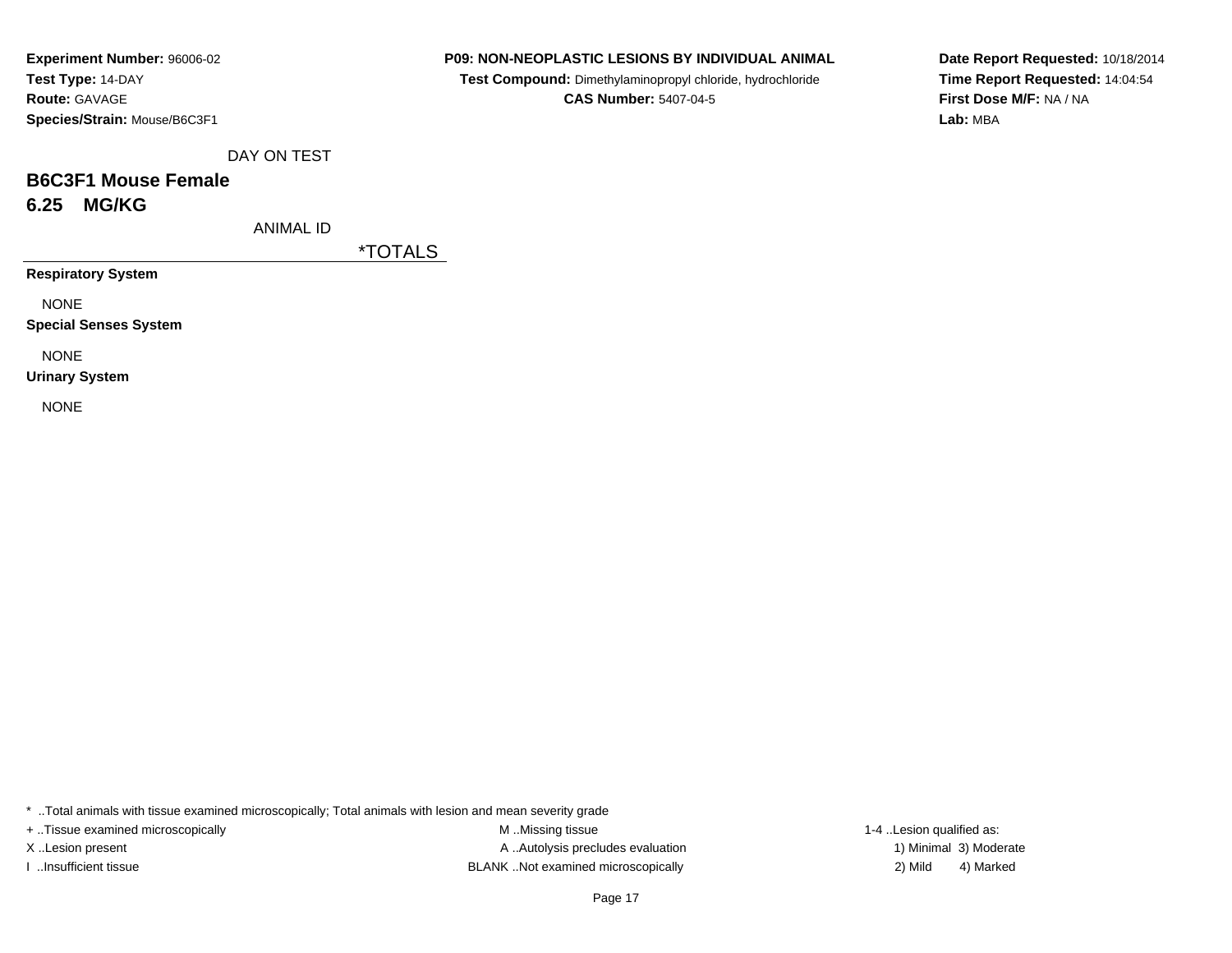| <b>Experiment Number: 96006-02</b> |
|------------------------------------|
| Test Type: 14-DAY                  |
| <b>Route: GAVAGE</b>               |
| Species/Strain: Mouse/B6C3F1       |

**Test Compound:** Dimethylaminopropyl chloride, hydrochloride**CAS Number:** 5407-04-5

**Date Report Requested:** 10/18/2014**Time Report Requested:** 14:04:54**First Dose M/F:** NA / NA**Lab:** MBA

DAY ON TEST

## **B6C3F1 Mouse Female12.5 MG/KG**

ANIMAL ID

\*TOTALS

**Alimentary System**

NONE

**Cardiovascular System**

NONE

**Endocrine System**

NONE

## **General Body System**

NONE

**Genital System**

NONE

**Hematopoietic System**

NONE

**Integumentary System**

NONE

**Musculoskeletal System**

NONE

**Nervous System**

NONE

\* ..Total animals with tissue examined microscopically; Total animals with lesion and mean severity grade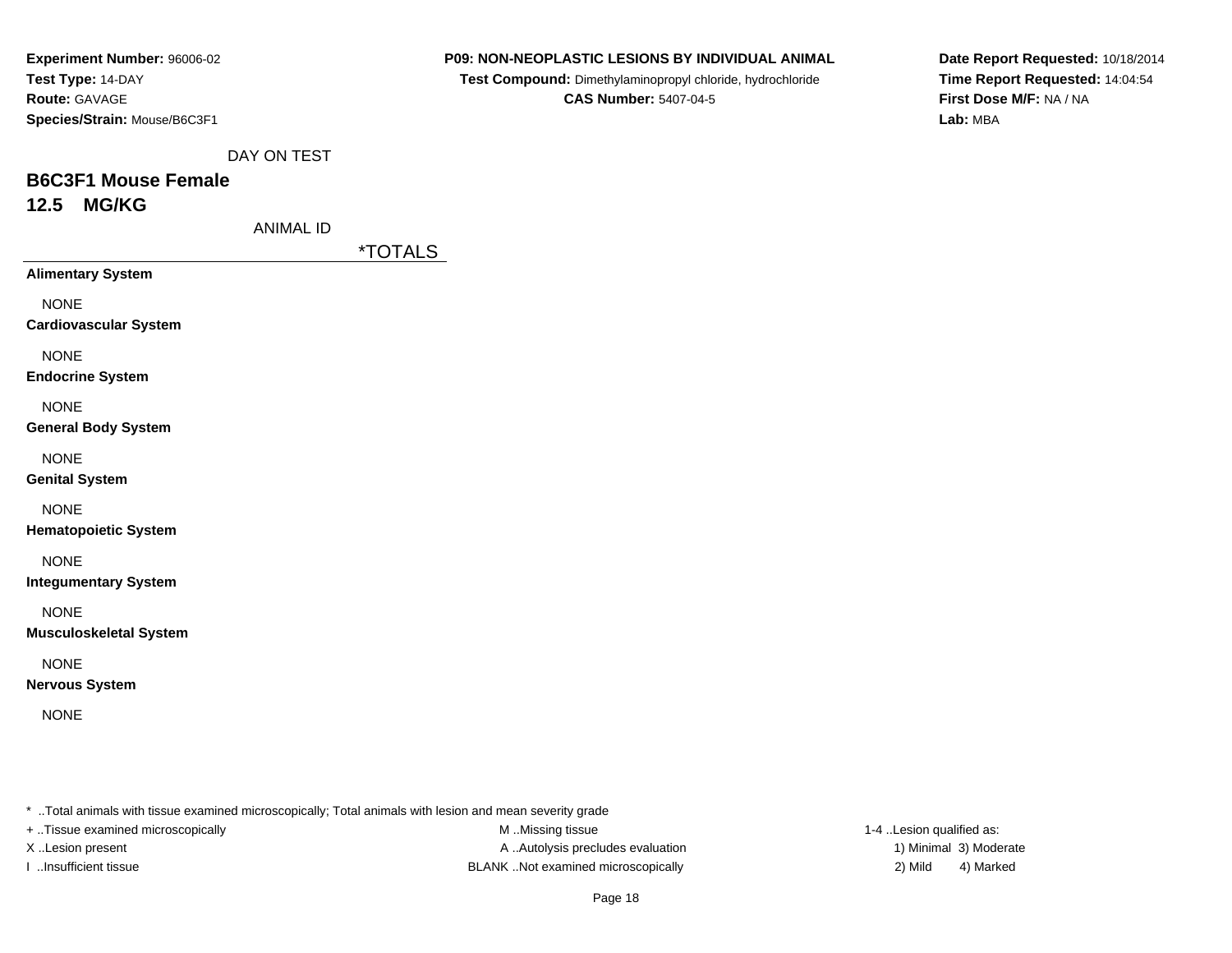## **P09: NON-NEOPLASTIC LESIONS BY INDIVIDUAL ANIMAL**

**Test Compound:** Dimethylaminopropyl chloride, hydrochloride**CAS Number:** 5407-04-5

**Date Report Requested:** 10/18/2014**Time Report Requested:** 14:04:54**First Dose M/F:** NA / NA**Lab:** MBA

DAY ON TEST

## **B6C3F1 Mouse Female12.5 MG/KG**

ANIMAL ID

\*TOTALS

**Respiratory System**

NONE

**Special Senses System**

NONE

**Urinary System**

NONE

\* ..Total animals with tissue examined microscopically; Total animals with lesion and mean severity grade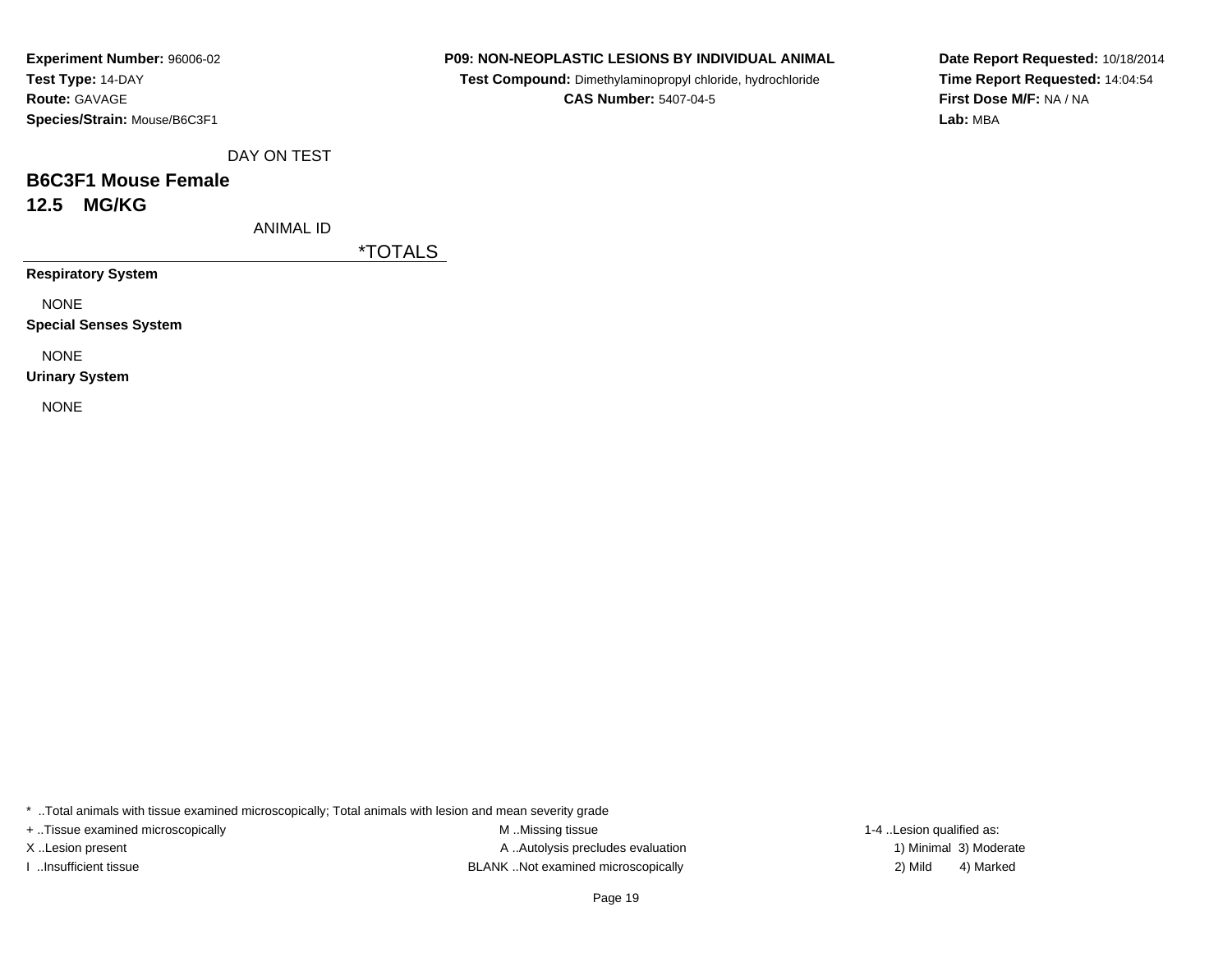| Experiment Number: 96006-02  |
|------------------------------|
| Test Type: 14-DAY            |
| <b>Route: GAVAGE</b>         |
| Species/Strain: Mouse/B6C3F1 |

**Test Compound:** Dimethylaminopropyl chloride, hydrochloride**CAS Number:** 5407-04-5

**Date Report Requested:** 10/18/2014**Time Report Requested:** 14:04:54**First Dose M/F:** NA / NA**Lab:** MBA

DAY ON TEST

# **B6C3F1 Mouse Female25 MG/KG**

ANIMAL ID

\*TOTALS

**Alimentary System**

NONE

**Cardiovascular System**

NONE

**Endocrine System**

NONE

**General Body System**

NONE

**Genital System**

NONE

**Hematopoietic System**

NONE

**Integumentary System**

NONE

**Musculoskeletal System**

NONE

**Nervous System**

NONE

\* ..Total animals with tissue examined microscopically; Total animals with lesion and mean severity grade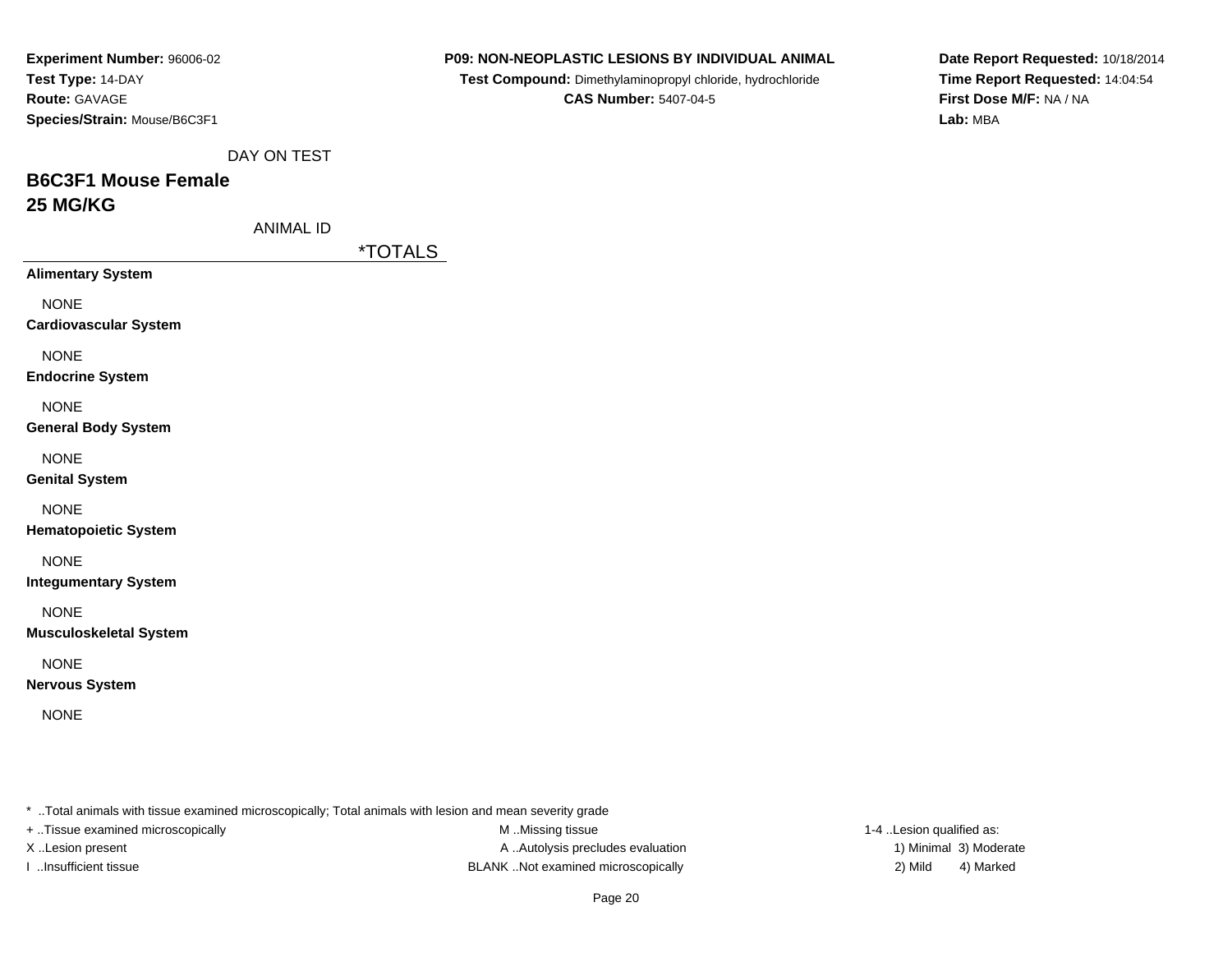| <b>Experiment Number: 96006-02</b> |
|------------------------------------|
| Test Type: 14-DAY                  |
| <b>Route: GAVAGE</b>               |
| Species/Strain: Mouse/B6C3F1       |

**Test Compound:** Dimethylaminopropyl chloride, hydrochloride**CAS Number:** 5407-04-5

**Date Report Requested:** 10/18/2014**Time Report Requested:** 14:04:54**First Dose M/F:** NA / NA**Lab:** MBA

DAY ON TEST

## **B6C3F1 Mouse Female25 MG/KG**

ANIMAL ID

\*TOTALS

**Respiratory System**

NONE

**Special Senses System**

NONE

**Urinary System**

NONE

\* ..Total animals with tissue examined microscopically; Total animals with lesion and mean severity grade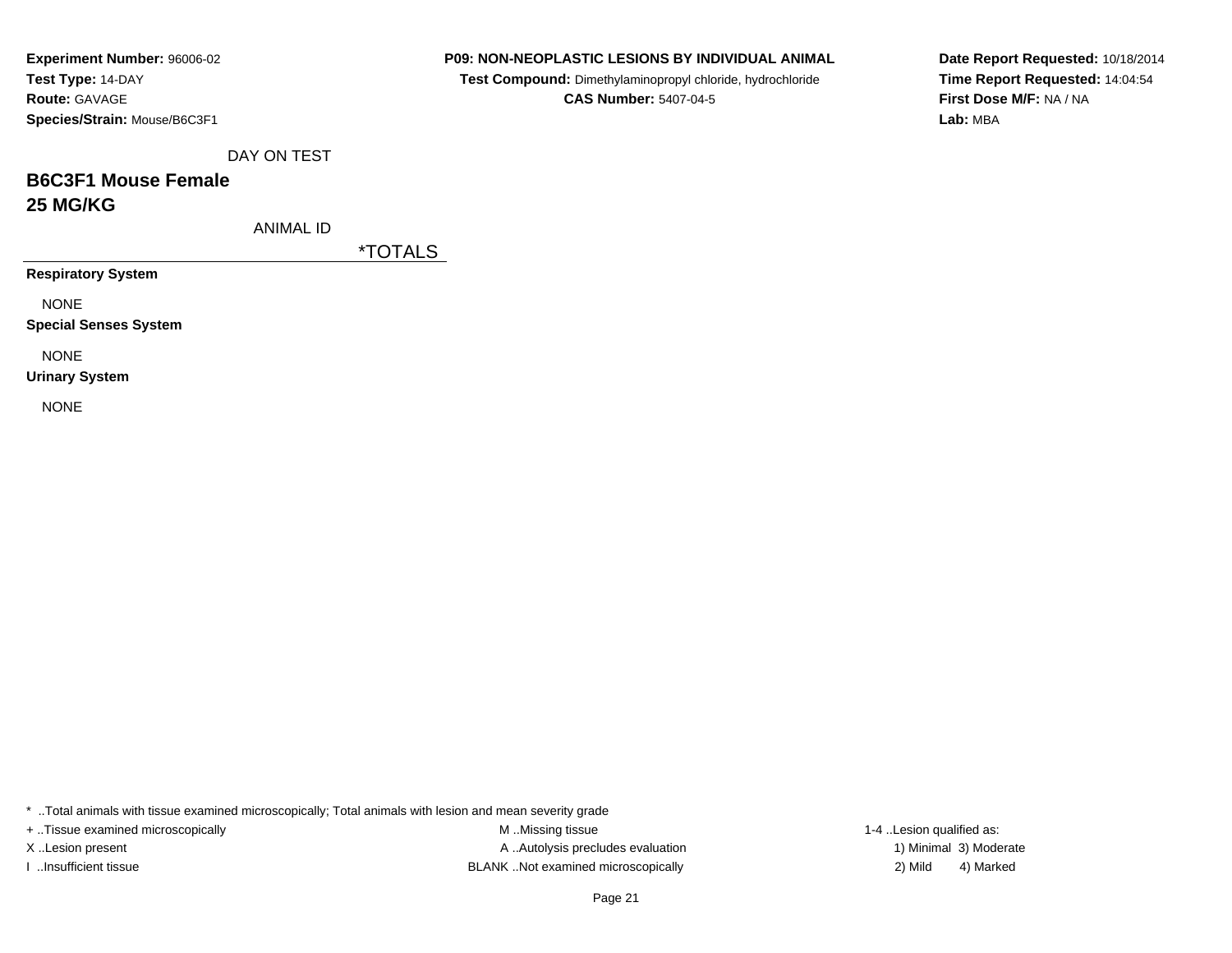| Experiment Number: 96006-02  |
|------------------------------|
| Test Type: 14-DAY            |
| <b>Route: GAVAGE</b>         |
| Species/Strain: Mouse/B6C3F1 |

**Test Compound:** Dimethylaminopropyl chloride, hydrochloride**CAS Number:** 5407-04-5

**Date Report Requested:** 10/18/2014**Time Report Requested:** 14:04:54**First Dose M/F:** NA / NA**Lab:** MBA

DAY ON TEST

# **B6C3F1 Mouse Female50 MG/KG**

ANIMAL ID

\*TOTALS

**Alimentary System**

NONE

**Cardiovascular System**

NONE

**Endocrine System**

NONE

### **General Body System**

NONE

**Genital System**

NONE

**Hematopoietic System**

NONE

**Integumentary System**

NONE

**Musculoskeletal System**

NONE

**Nervous System**

NONE

\* ..Total animals with tissue examined microscopically; Total animals with lesion and mean severity grade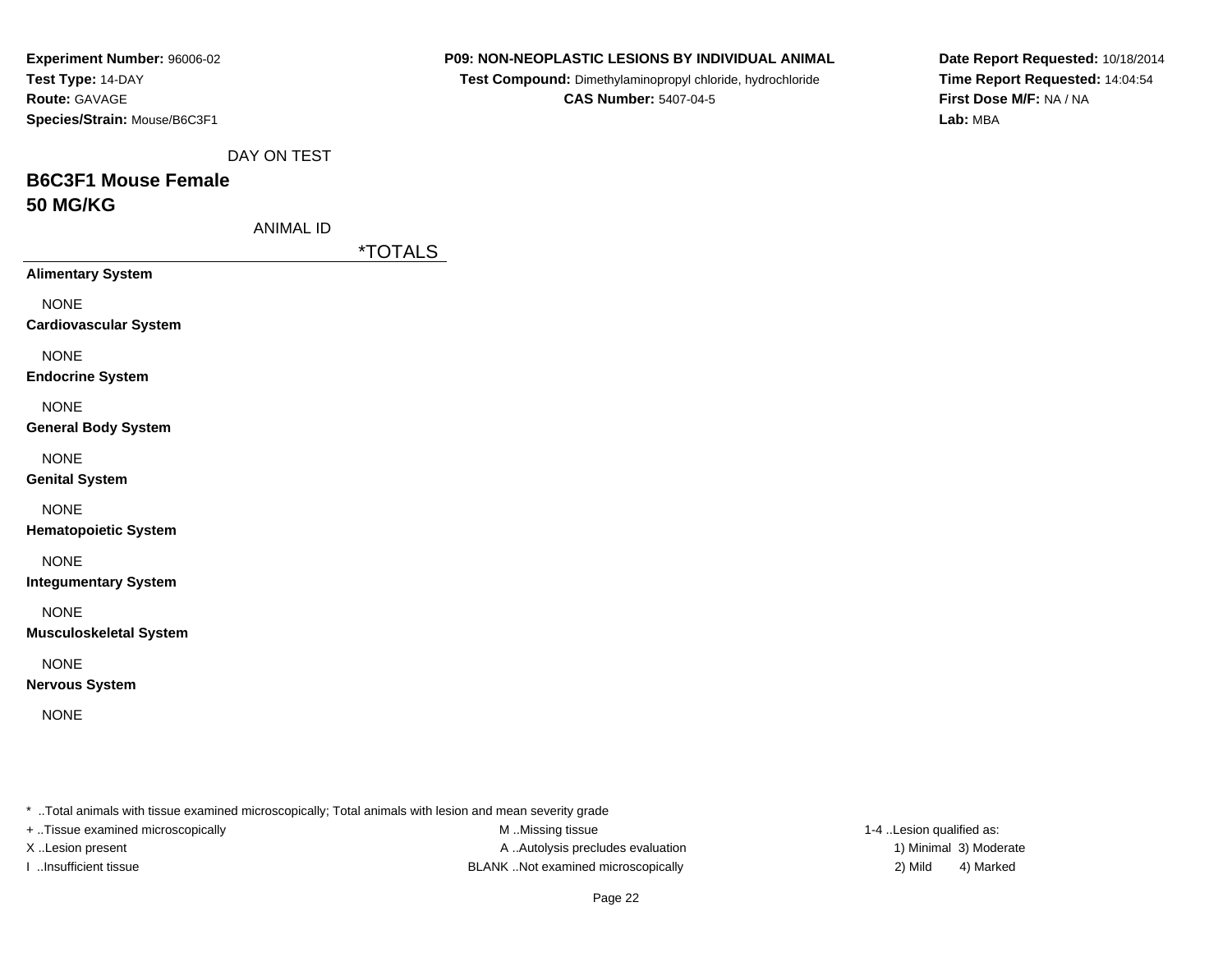| <b>Experiment Number: 96006-02</b> |
|------------------------------------|
| Test Type: 14-DAY                  |
| <b>Route: GAVAGE</b>               |
| Species/Strain: Mouse/B6C3F1       |

**Test Compound:** Dimethylaminopropyl chloride, hydrochloride**CAS Number:** 5407-04-5

**Date Report Requested:** 10/18/2014**Time Report Requested:** 14:04:54**First Dose M/F:** NA / NA**Lab:** MBA

DAY ON TEST

## **B6C3F1 Mouse Female50 MG/KG**

ANIMAL ID

\*TOTALS

**Respiratory System**

NONE

**Special Senses System**

NONE

**Urinary System**

NONE

\* ..Total animals with tissue examined microscopically; Total animals with lesion and mean severity grade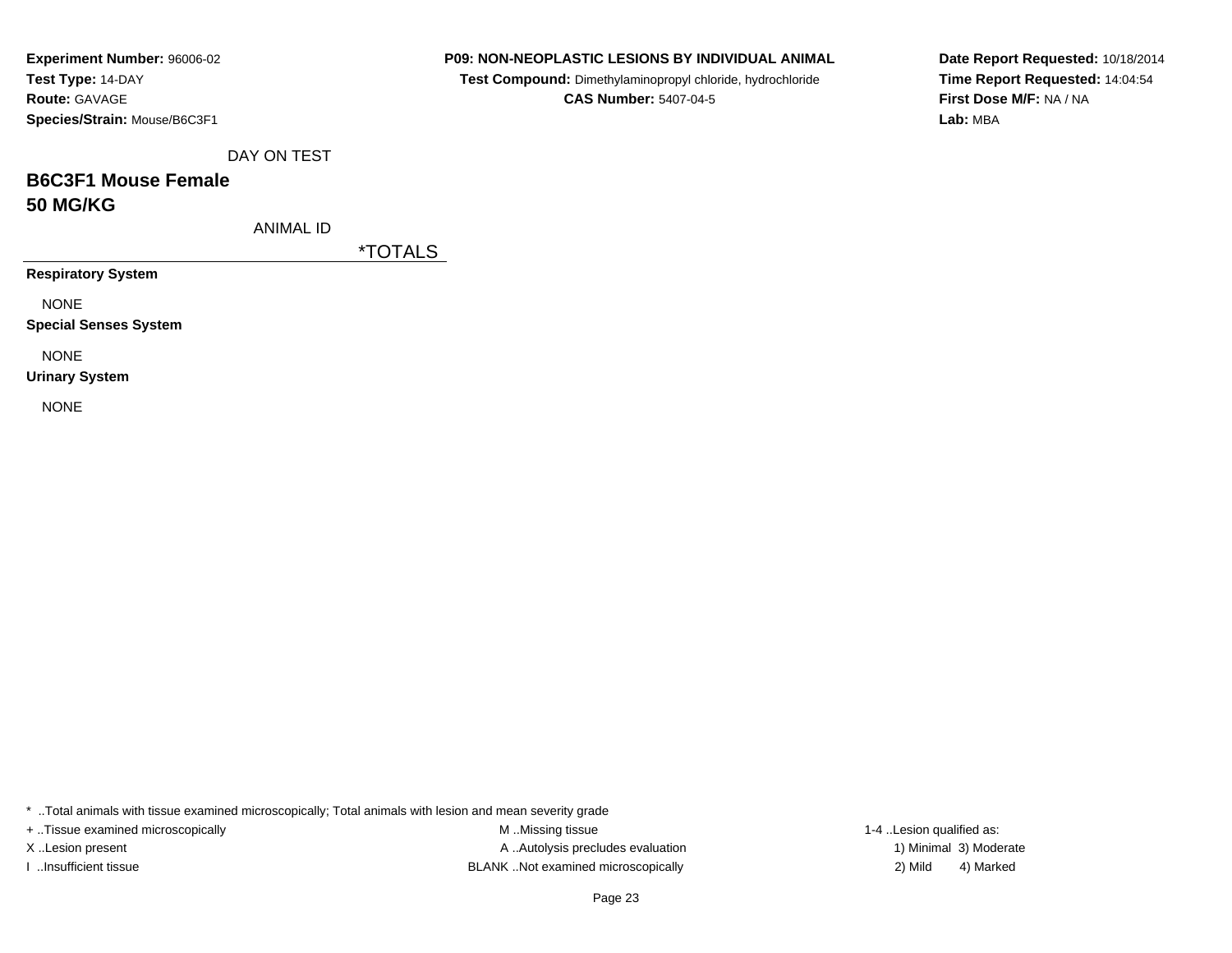| <b>Experiment Number: 96006-02</b> |
|------------------------------------|
| Test Type: 14-DAY                  |
| <b>Route: GAVAGE</b>               |
| Species/Strain: Mouse/B6C3F1       |

**Test Compound:** Dimethylaminopropyl chloride, hydrochloride**CAS Number:** 5407-04-5

**Date Report Requested:** 10/18/2014**Time Report Requested:** 14:04:54**First Dose M/F:** NA / NA**Lab:** MBA

DAY ON TEST

## **B6C3F1 Mouse Female100 MG/KG**

ANIMAL ID

\*TOTALS

**Alimentary System**

NONE

**Cardiovascular System**

NONE

**Endocrine System**

NONE

### **General Body System**

NONE

#### **Genital System**

NONE

### **Hematopoietic System**

NONE

**Integumentary System**

NONE

### **Musculoskeletal System**

NONE

### **Nervous System**

NONE

\* ..Total animals with tissue examined microscopically; Total animals with lesion and mean severity grade